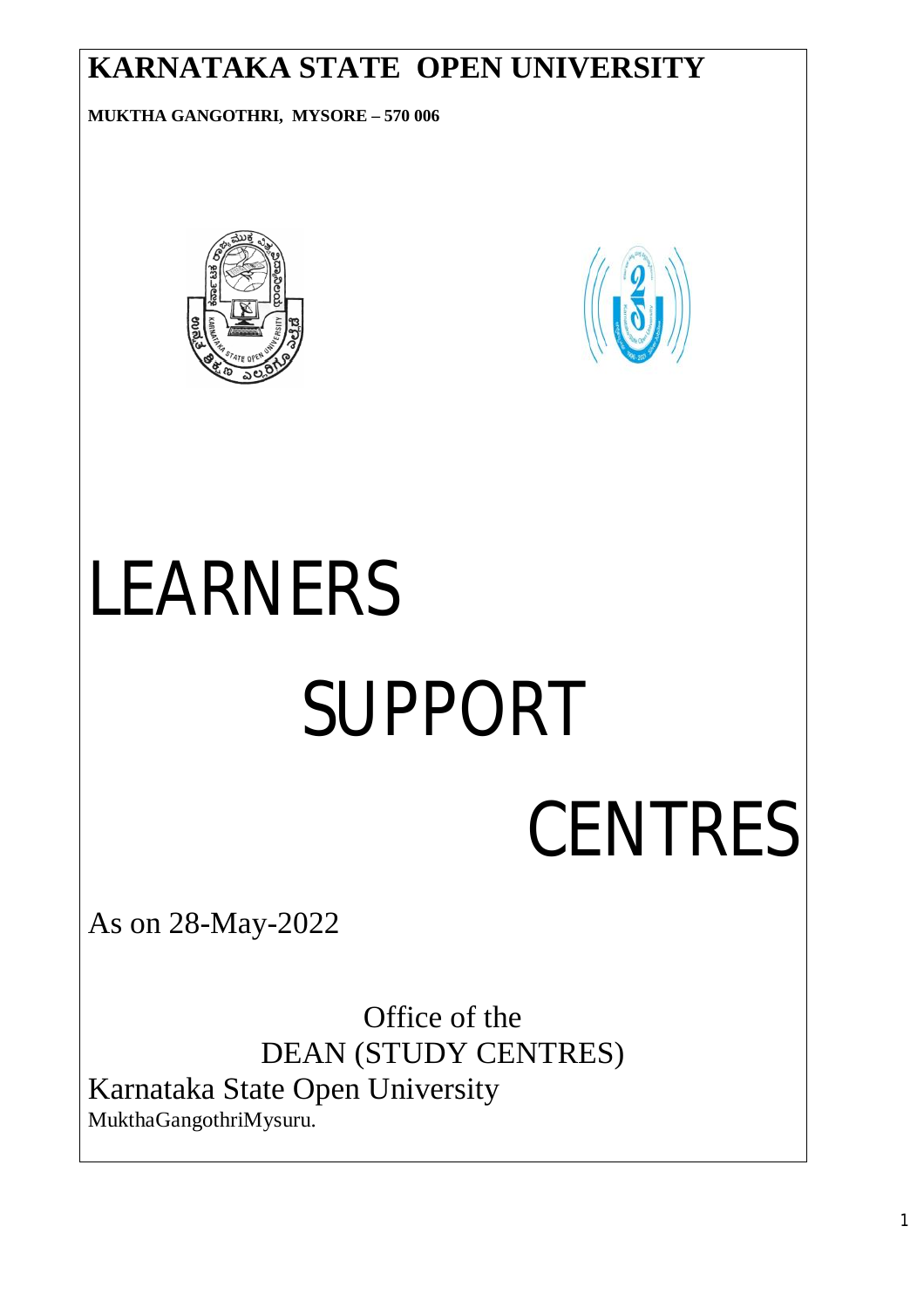

#### **KARNATAKA STATE OPEN UNIVERSITY, MUKTHAGANGOTRI, MYSORE – 570 006. LEARNERS SUPPORT CENTRES (As On28May2022)**



| SI.<br>NO. | <b>Regional Centres</b>    |                  | <b>NAME AND ADDRESS OF THE LSC</b>                                                                                                                                                                                                                   |
|------------|----------------------------|------------------|------------------------------------------------------------------------------------------------------------------------------------------------------------------------------------------------------------------------------------------------------|
|            |                            | 1.               | <b>Mysore</b><br>1.Co-Ordinator<br>PoojaBhagavat Memorial MahajanaP.G.Centre<br>K.R.S. Road, Metagalli, Mysore-570016,<br>(Only Science Programmes)<br>Ph: 0821-4009616 /2581226 M: 94483-82736 / 9845460047<br>mahajanapg.org ckrenukarya@gmail.com |
|            |                            | 2.               | <b>Mysore</b><br>2.Co- Ordinator<br><b>Central Prison</b><br>Near St. Philomina Church, Ashoka Main Road, Mysuru-570001<br>Phone: 0821 249 2089, 0821-2492092, 9066828299<br>Sri.Krishnegowda<br>cpmys.prisons- $kar@gov.in$                         |
|            |                            | 3.               | <b>Mysore</b>                                                                                                                                                                                                                                        |
|            |                            |                  | 3. Co-Ordinator<br>BasudevaSomani College.<br>Vishwamanava Double road, Kuvempunagar, Mysore.<br>Phone: 9591688536./0821-2541933<br>basudev somani@rediffmail.com                                                                                    |
|            | M<br>Y<br>S<br>$\mathbf 0$ | $\overline{4}$ . | <b>Mysore</b><br>4. Co-Ordinator<br>SamruddhiVidyaSamsthe.<br>SunithaMahilaMandali, SamruddhiVidyaSamsthe Plot No 120, Belagola<br>Industrial Area, Metagalli, Mysore-570016.<br>Phone: 9845116090                                                   |
|            | $\mathbf R$                |                  | samruddhividhyasamsthe2019@gmail.com                                                                                                                                                                                                                 |
|            | E<br>(HQ)                  | 5.               | <b>H.D Kote</b><br>5. Co-Ordinator<br>Sri Adichunchanagiri First Grade College<br>H.D. Kote, Mysore.Phone: 08228-297103/9845669983<br>sacfgchdkote@yahoo.com/venkateshasac1972@gmail.com                                                             |
|            |                            | 6.               | <b>Mysore</b><br>6. Co-Ordinator<br>T.T.L College.<br>1 <sup>st</sup> main road Saraswathipuram Mysore-57009<br>M: 9611368056/9945539603<br>ttlksoustudycentermysore2021@gmail.com                                                                   |
|            |                            | 7.               | <b>T.Narasipura</b><br>7. Co-Ordinator<br>Vidyodaya Arts & Commerce First Grade College.<br>T.NarasipuraMysore Dist-571124.Phone No. 9620394986.<br>vidyodayatnp@gmail.com                                                                           |
|            |                            | 8.               | <b>Mysore</b><br>8. Co-Ordinator<br>D.Banumaiah's College of Commerce and Arts.<br>New SayyajiRao Road, Mysuru. Ph No: 9980325646<br>malliksirigere@gmail.com                                                                                        |
|            |                            | 9.               | <b>Hunsur</b><br>9. Co-Ordinator<br>Jnanadhara First Grade College.<br>#50, Coffee works premises, old Bregade road, Hunsur, Mysore.<br>Ph No: 0822250443 / 9448434355<br>nagendrajc15@gmail.com                                                     |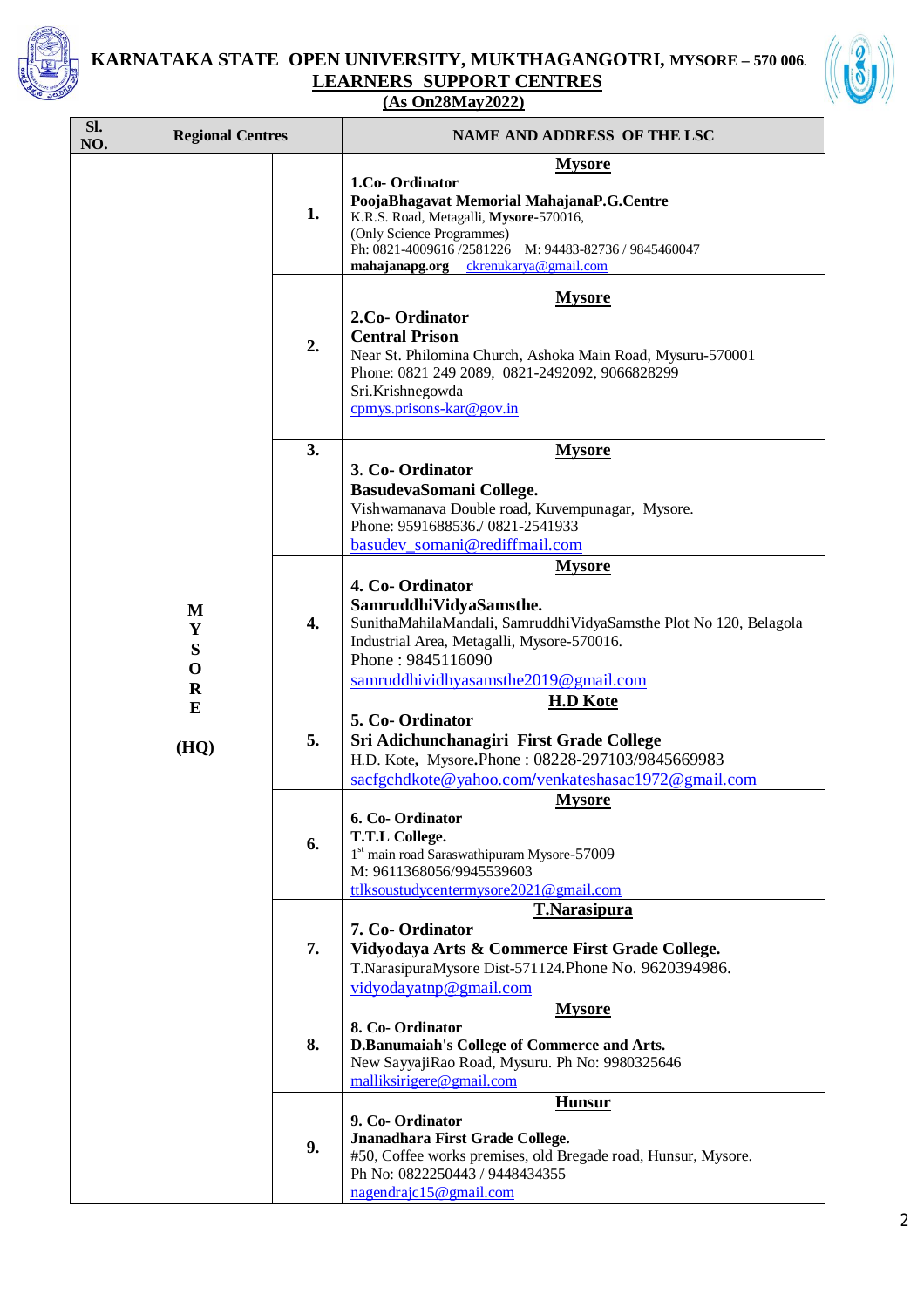|    |                                                                                                             |     | Bangalore[Rajajinagar]                                                                                                                                                                                                                                               |
|----|-------------------------------------------------------------------------------------------------------------|-----|----------------------------------------------------------------------------------------------------------------------------------------------------------------------------------------------------------------------------------------------------------------------|
|    |                                                                                                             | 10. | 1. Co-Ordinator<br><b>Manasa College of Management.</b><br>No. 637/B Dr. Rajkumar Road 1 <sup>st</sup> Block 2 <sup>nd</sup> stage E-Block Rajajinagar,<br>Bangalore -560010<br>Ph: 9900004099<br>manasaccrediff@gmail.com                                           |
|    |                                                                                                             |     |                                                                                                                                                                                                                                                                      |
| 1. | <b>Regional Centres</b><br><b>Banglore-1</b><br><b>Banglore-2</b><br><b>Banglore-3</b><br><b>Banglore-4</b> | 11. | Bangalore[Hongasandra]<br>2. Co-Ordinator<br><b>Lorra Business Academy</b><br>No. 3/3, Begur main road Hongasandra, Bommanahalli, Bangalore -68.<br>Ph: 8217639183<br>info@loraa.co.in                                                                               |
|    |                                                                                                             | 12. | <b>Bangalore</b> [H S R Layout]<br>3. Co-Ordinator<br>S.V.R College of Commerce & Management Studies<br>No, 28/4, SamasandrePalya HSR Layout Bangalore - 560 102.<br>Ph: 9036590979<br>svrinstitution@gmail.com                                                      |
|    |                                                                                                             | 13. | <b>Bangalore, Yelahanka</b><br>4. Co-Ordinator<br><b>Sheshadripuram First Grade College,</b><br>CA Site No-26, Yelahanka New Town Banglore-560064.<br>Ph No: 9886564873<br>info@sfgc.ac.in                                                                           |
|    |                                                                                                             | 14. | Bangalore[Laggare]<br>5. Co-Ordinator<br>Siddaganga College of Management & Science<br>No. 33, Suraj Tower, Service Road,<br>Near Laggere Bus Stop, NarasimhaSwamy Layout, Laggare,<br>Bangalore - 560058<br>M: 7676850950/9008081151<br>siddagangacollege@gmail.com |
|    |                                                                                                             | 15. | Bangalore, [Basavanagudi N R Colony]<br>6. AcharyaPatashala College Of Commerce<br>N.R Colony, Basavanagudi, Bangalore -560019<br>M: 9916910855<br>apscommercecollege@gmail.com                                                                                      |
|    |                                                                                                             | 16. | <b>Bangalore, Kothnur, [JP Nagar]</b><br>7. Co-Ordinator<br><b>Columbia College.</b><br>JambusavariDinne, Gottigere-Kengeri RD, Royal County,<br>1 <sup>st</sup> Phase, J.P. Nagar, Kothnur, Bangalore -560083.<br>Phone No: 9845457012<br>ccbipn@gmail.com          |
|    |                                                                                                             | 17. | <b>Bangalore</b><br>8. Co-Ordinator<br><b>B T M First Grade College.</b><br>#42, Hosapalya main road, Kudlugate, opposite fabritext Garment Hosur<br>main road, Bangalore-68<br>Phone No: 08041162727/9449979054/9341948860<br>btmfgc2006@gmail.com                  |
|    |                                                                                                             | 18. | <b>Bangalore</b><br>9. Co-Ordinator<br><b>Global Evening College.</b><br>No. 60/2 Bendaganahalli, Bommenahalli road Near Green field Mandur,<br>Banglore-560049<br>Phone No: 9880519296/9449847501<br>prakash20111971@gmail.com                                      |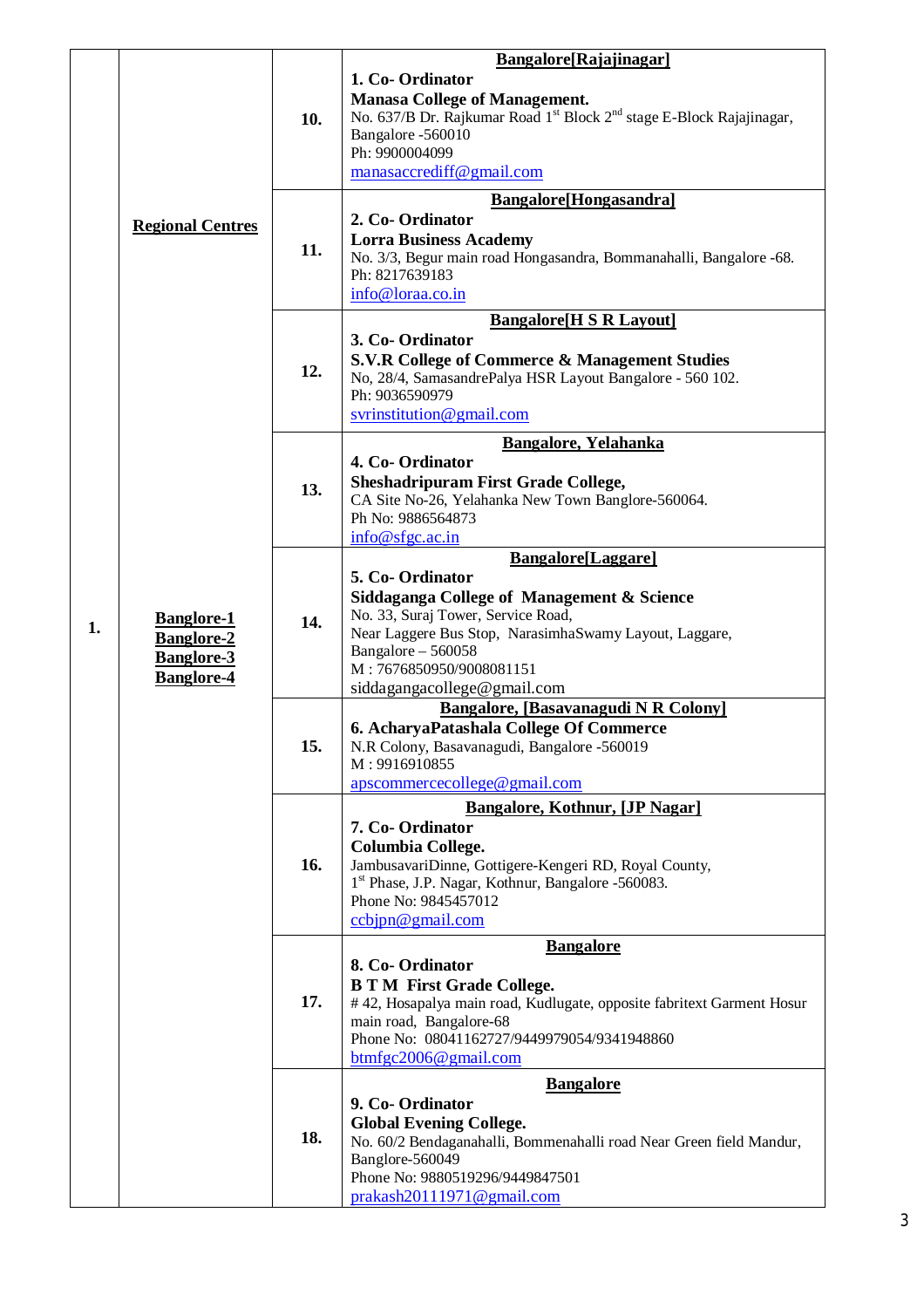|  | <b>Regional Centres</b>                                                          | 19. | <b>Bangalore, [Pillanna Garden]</b><br>10. Co-Ordinator<br><b>United Degree College.</b><br>12,2 <sup>nd</sup> stage Pillanna garden Nagawara Main Road,<br>Bangalore-560045<br>Phone No: 9986017219<br>unitedcollege.in@gmail.com                                                        |
|--|----------------------------------------------------------------------------------|-----|-------------------------------------------------------------------------------------------------------------------------------------------------------------------------------------------------------------------------------------------------------------------------------------------|
|  | <b>Banglore-1</b><br><b>Banglore-2</b><br><b>Banglore-3</b><br><b>Banglore-4</b> | 20. | <b>Bangalore, Malleshwaram</b><br>11. Co-Ordinator<br>A S C Silver Valley Degree College.<br># 145, 7 <sup>th</sup> Cross, Cocomut Avenue Road Sri BalagangadharanathaSwamiji<br>road, Malleshwaram, Bangalore -560003<br>Phone No: 9845399921/080-23443806<br>ascsvdclg@gmail.com        |
|  |                                                                                  | 21. | <b>Bangalore, Hesaraghatta</b><br>12. Co-Ordinator<br>Sri Kalpavruksha degree College.<br>No. 25, 2 <sup>nd</sup> & 3 <sup>rd</sup> Floor, Govindappa Enclave, Hesaraghatta main Rd,<br>Near Karnataka Bank, Bangalore -560073<br>Phone No: 9448291813<br>kalpavrukshaeducation@gmail.com |
|  |                                                                                  | 22. | <b>Bangalore, Sunkadakatte</b><br>13.Co-Ordinator<br>Om Sai College.<br>Janapriya Complex, Magadi Main Road, Sunkadakatte,<br>Bangalore-560091.<br>Phone No: 9742274872<br>sagargowda.vds@gmail.com                                                                                       |
|  |                                                                                  | 23. | <b>Bangalore, [Yalahanka]</b><br>14. Co-Ordinator<br><b>Government First Grade College.</b><br>Near NES Office Road, Sugappa Layout, Kogilu cross Yalahanka<br>Bangalore: 64<br>Phone No: 9448688993/080-28565188<br>gfgcyb@gmail.com                                                     |
|  |                                                                                  | 24. | <b>Bangalore[Jigani Road]</b><br>15. Co-Ordinator<br>Krishna Degree College,<br>Mantapa Village, Jigani Road Bangalore-560083.<br>Phone No: 9886634088<br>shreekrishnadegreecollege@gmail.com                                                                                             |
|  |                                                                                  | 25. | <b>Bangalore, K G Halli</b><br>16. Co-Ordinator<br><b>Sophia Degree College</b><br>Shampur Road K G Halli, Bangalore<br>Ph No: 8197361711/9880296851<br>info@sophiacollege.ac.in/www.sophiacollege.ac.in                                                                                  |
|  |                                                                                  | 26. | <b>Bangalore, Yalahanka</b><br>17. Co-Ordinator<br>Karnataka College of Management & Science.<br>Yelahanka, Bangalore.<br>Ph No: 8884489428/080-88898527<br>kcmsbangalore@gmail.com                                                                                                       |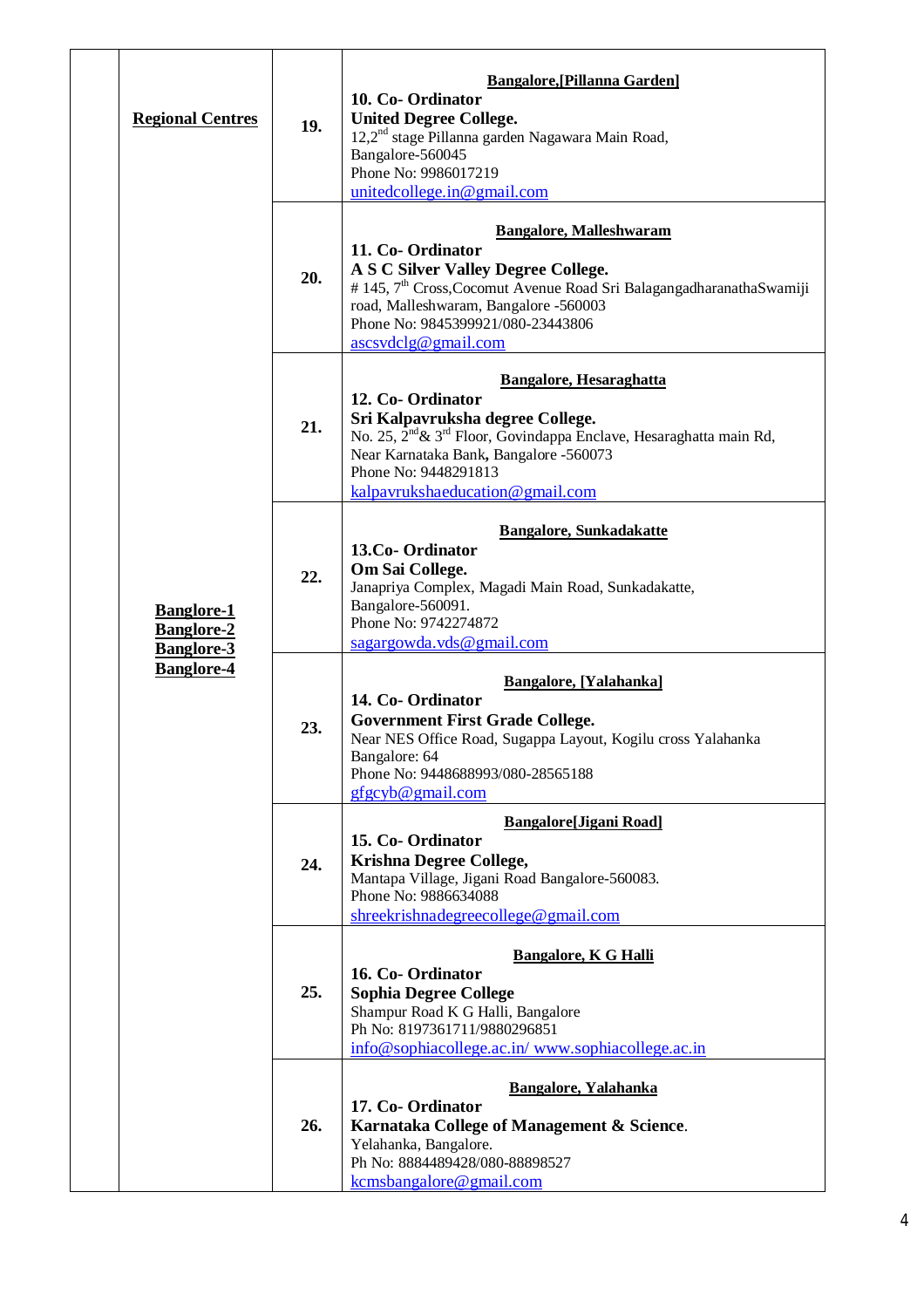|  |                                                             | 27. | Bangalore, [VijayapuraDevanahalli]<br>18. Co-Ordinator<br><b>Inspire Institute of Science And Commerce</b><br>Shidlaghatta Cross near, Vijayapura, Devanahalli, TalukBanglore<br>Rural-562135.<br>Ph No: 9663324495<br>suchisree.vas@gmail.com      |
|--|-------------------------------------------------------------|-----|-----------------------------------------------------------------------------------------------------------------------------------------------------------------------------------------------------------------------------------------------------|
|  | <b>Regional Centres</b>                                     | 28. | <b>Bangalore</b> [Sunkadakatte]<br>19. Co-Ordinator<br><b>GT Institute of Management Studies &amp; Research</b><br>10/15- Sunkadakatte, Magadi main road, VishvaNeedam(P)Banglore-91<br>Ph No: 9880331460/08023485545<br>info.gteducation@gmail.com |
|  |                                                             | 29. | <b>Bangalore</b> [Bagaluru]<br>20. Co-Ordinator<br>Vijayajyothi Group Of Institutions<br>Bagaluru, Marenahalli RoadBanglore -562149<br>Ph No: 9008891539<br>$y$ jmysdc@gmail.com                                                                    |
|  | <b>Banglore-1</b><br><b>Banglore-2</b><br><b>Banglore-3</b> | 30. | <b>Bangalore</b> [Kengeri]<br>21. Co-Ordinator<br><b>INIMS College.</b><br>123, 1 <sup>st</sup> main road, Opposite Canara Bank<br>KengeriSattelite Town, Banglore-560060<br>Ph No: 9880094725<br>sukanyahegde.yahoo.com                            |
|  | <b>Banglore-4</b>                                           | 31. | <b>Bangalore</b><br>22. Co-Ordinator<br><b>ArunodayaCollege</b><br>Mariyappanapalya, Jnanabharathi post, Banglore-560056<br>Ph No: 9902800492<br>arunodayacollege2006@gmail.com                                                                     |
|  |                                                             | 32. | <b>Bangalore</b><br>23. Co-Ordinator<br>Adithya Institute Of Management o Studies & Research<br>No. 12 Kogilu main road, behind Annapoorneshwari temple Maruthi<br>Nagar Yalahanka, Banglore<br>Ph No: 9513159000<br>adityainstitutions@gmail.com   |
|  |                                                             | 33. | <b>Bangalore</b><br>24. Co-Ordinator<br><b>Don Bosco School Of Managment</b><br>1 <sup>st</sup> main road, Cholanagar, cholanahalliHebbal, Bengaluru,<br>Karnataka-560032<br>Ph No: 080-26630900/8431970561<br>principal.dbsom@gmail.com            |
|  |                                                             | 34. | <b>Bangalore</b> [Bellanduru]<br>25. Co-Ordinator<br><b>Patel Institute Of Science &amp;Managment</b><br>BehindSakra World Hospital, Bellandur post, Banglore-56103<br>Ph No: 080-25639835 / 9986433744<br>patelksou@gmail.com                      |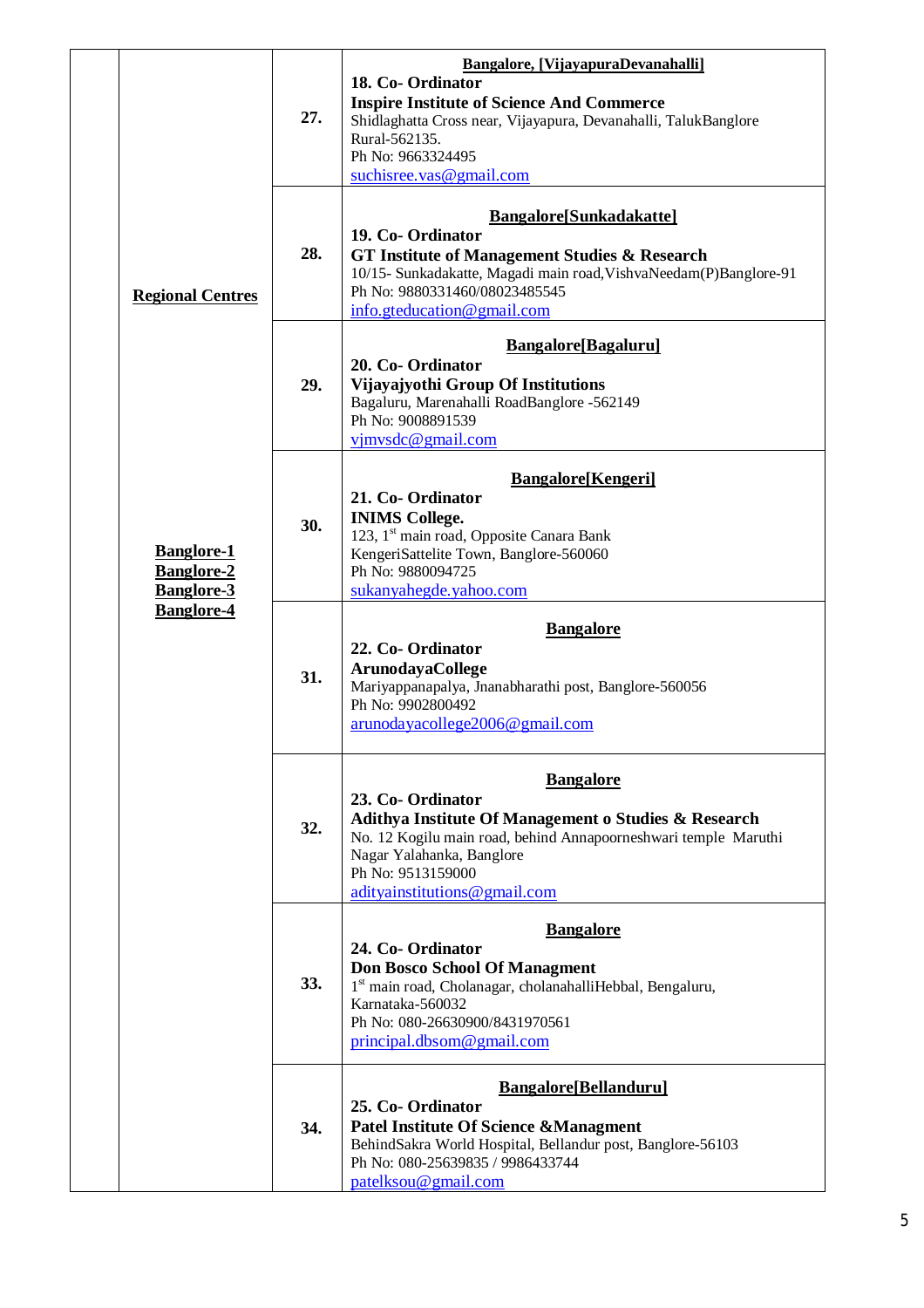|    | <b>Regional Centres</b>                                                                                      | 35. | <b>Bangalore</b> [Devinagar]<br>26. Co-Ordinator<br><b>Oceanik College of Higher Education.</b><br># 3, 7 <sup>th</sup> cross, Ist main, Muneshwar Layout, Devinagar Banglore-560094<br>Ph No: 080-23515863 / 9880788077<br>info@oceanik.in              |
|----|--------------------------------------------------------------------------------------------------------------|-----|----------------------------------------------------------------------------------------------------------------------------------------------------------------------------------------------------------------------------------------------------------|
|    |                                                                                                              | 36. | <b>Bangalore[Kumbalagodu]</b><br>27. Co-Ordinator<br>Don Bosco Institute Of Technology.<br>Kumbalogudu, Mysore road, Banglore-560074<br>Ph No: 080-28437028 / 9916065415<br>dbit.principal@gmail.com                                                     |
|    | <b>Banglore-1</b><br><b>Banglore-2</b><br><b>Banglore-3</b><br><b>Banglore-4</b>                             | 37. | <b>Bangalore[Sunkadakatte]</b><br>28. Co-Ordinator<br>Sri Lakshmi College of Management and Science.<br>#4&5, Sri Gandhadakaval, Magadi main road, Sunkadakatte, Banglore-<br>560091<br>Ph No: 080-23585832 / 9611055772<br>slgi2k3@gmail.com            |
|    |                                                                                                              | 38. | <b>Bangalore</b><br>29. Co-Ordinator<br>Kanaka College of Art's, Science & Management Studies.<br>#15, 80 feet road, Srinivasanagar, BSK 1 <sup>st</sup> stage Banglore-560050.<br>Ph No: 080-26614767<br>Mob. No: 7406765469<br>kanakacollege@gmail.com |
| 4. | <b>Regional Centres</b><br><b>Ballary</b>                                                                    | 39. | <b>Ballary</b><br>1. Co-Ordinator<br>Veerashaiva College<br>Cantonment, Hosapete Road, Ballary-583 104<br>Ph: 08392-242185 / 242183<br>M: 99168-56125/9449510465<br>veerashaivacollegebly@gmail.com                                                      |
|    |                                                                                                              | 40. | Ballary[Guggarahatti]<br>2. Co-Ordinator<br><b>Sharabeshwar Degree College.</b><br>Guggarahatti.Ballary Dist-583101<br>Phone No: 9449203324/9480062375<br>ssykmy@gmail.com                                                                               |
|    |                                                                                                              | 41. | <b>Koppal</b><br>3. Co-Ordinator<br>K.K. Institute of Commerce.<br>NH-63 Millenium Campus Gadag Road, Koppal-583231.<br>Phone No:7892136292/9743164536<br>mimkpl@gmail.com                                                                               |
| 5  | <b>Regional Centres</b><br>$\mathbf C$<br>H<br>A<br>М<br>A<br>R<br>A<br>J<br>A<br>N<br>A<br>G<br>A<br>R<br>A | 42. | <b>Gundlupet</b><br>1. Co-Ordinator<br><b>Gowthama First Grade College.</b><br>Mahadevprasad Nagar, Kalicut Road, Gundlupet,<br>Chamarajanagara-571111<br>Ph No: 9686120212<br>karnatakabhusana@gmail.com                                                |
|    |                                                                                                              | 43. | Kollegala<br>2. Co-Ordinator<br>Mahadeshwara Government First Grade College<br>Kollegala, Chamarajanagara District<br>Ph No: 8660417952<br>$smgfgc@gmail.com$ / premalathab2012@gmail.com                                                                |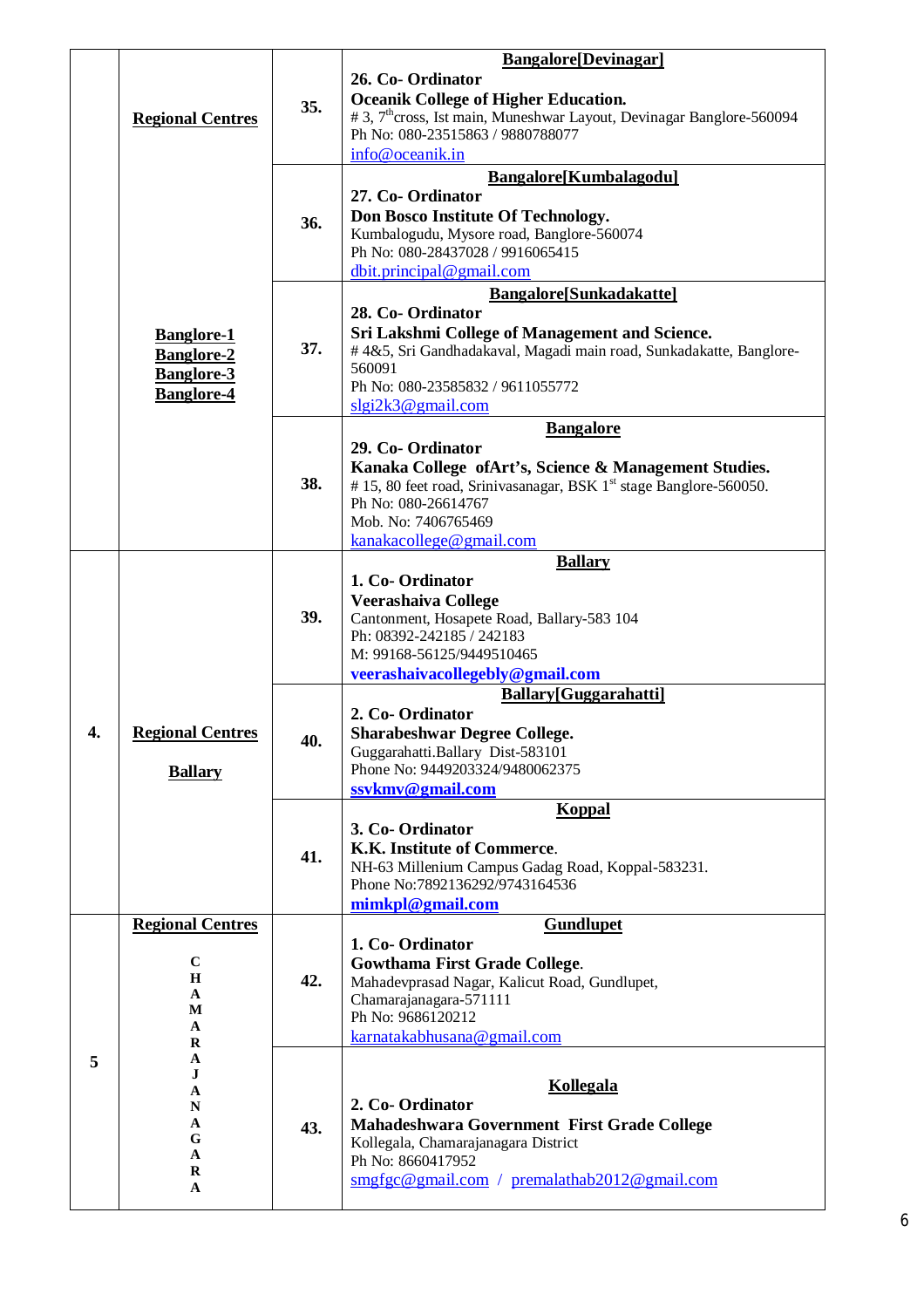| <b>Govt. Women's First Grade College</b><br>44.<br>NMC Circle, Mallanadur Road, Chikamagalur - 577 101<br>Ph: 08262-233871 M:94492-07991/9480139153<br>gwfgcckm@gmail.com<br><b>Sringeri</b><br>2. Co-Ordinator<br><b>Regional Centres</b><br>Sri JagadguruChandrashekara<br><b>Bharathi Memorial College,</b><br>45.<br>6<br>Chikkamagalur<br>SringeriChikkamagalore District-577139<br>Phone No: 9449759160/9448824494<br>jcbmksou@gmail.com<br><b>Birur</b><br>3. Co-Ordinator<br><b>Government First Grade College.</b><br>46.<br>Birur, KadurTalukChikkamagaluru Dist.<br>Phone No: 08267255399/7204779549<br>principalgfgcbirur4@gmail.com<br><b>Davanagere</b><br>1. Co-Ordinator<br>ShriDevaraj URS First Grade College<br>47.<br>HonnurGollarahatti, NH4- By Pass Road. Davanagere<br>Ph: 9535114063<br>rakesh.koknoor@gmail.com<br><b>Davanagere</b><br>2. Co-Ordinator<br><b>Bhadra Institute of Management &amp; Information</b><br><b>Sciences Studies (BIMS)</b><br>48.<br>No.4120, 10th Cross, BIET College Road, Siddaveerappa<br>Badavane, Davanagere - 577004<br>Ph:9242255280/08912296305<br>bhadraeducationtrust@gmail.com<br><b>Davanagere</b><br>3. Co-Ordinator<br><b>Regional Centres</b><br>DrZakirHussain First Grade College.<br>49.<br>7<br>Basha Nagar, Davanagere-577001.<br><b>Davanagere</b><br>Ph No: 7899785819/7892548419.<br>ssev98hsd@gmail.com |  |  |     | <b>Chikamagalur</b><br>1. Co-Ordinator |
|--------------------------------------------------------------------------------------------------------------------------------------------------------------------------------------------------------------------------------------------------------------------------------------------------------------------------------------------------------------------------------------------------------------------------------------------------------------------------------------------------------------------------------------------------------------------------------------------------------------------------------------------------------------------------------------------------------------------------------------------------------------------------------------------------------------------------------------------------------------------------------------------------------------------------------------------------------------------------------------------------------------------------------------------------------------------------------------------------------------------------------------------------------------------------------------------------------------------------------------------------------------------------------------------------------------------------------------------------------------------------------------|--|--|-----|----------------------------------------|
|                                                                                                                                                                                                                                                                                                                                                                                                                                                                                                                                                                                                                                                                                                                                                                                                                                                                                                                                                                                                                                                                                                                                                                                                                                                                                                                                                                                      |  |  |     |                                        |
|                                                                                                                                                                                                                                                                                                                                                                                                                                                                                                                                                                                                                                                                                                                                                                                                                                                                                                                                                                                                                                                                                                                                                                                                                                                                                                                                                                                      |  |  |     |                                        |
|                                                                                                                                                                                                                                                                                                                                                                                                                                                                                                                                                                                                                                                                                                                                                                                                                                                                                                                                                                                                                                                                                                                                                                                                                                                                                                                                                                                      |  |  |     |                                        |
|                                                                                                                                                                                                                                                                                                                                                                                                                                                                                                                                                                                                                                                                                                                                                                                                                                                                                                                                                                                                                                                                                                                                                                                                                                                                                                                                                                                      |  |  |     |                                        |
|                                                                                                                                                                                                                                                                                                                                                                                                                                                                                                                                                                                                                                                                                                                                                                                                                                                                                                                                                                                                                                                                                                                                                                                                                                                                                                                                                                                      |  |  |     |                                        |
|                                                                                                                                                                                                                                                                                                                                                                                                                                                                                                                                                                                                                                                                                                                                                                                                                                                                                                                                                                                                                                                                                                                                                                                                                                                                                                                                                                                      |  |  |     |                                        |
|                                                                                                                                                                                                                                                                                                                                                                                                                                                                                                                                                                                                                                                                                                                                                                                                                                                                                                                                                                                                                                                                                                                                                                                                                                                                                                                                                                                      |  |  |     |                                        |
|                                                                                                                                                                                                                                                                                                                                                                                                                                                                                                                                                                                                                                                                                                                                                                                                                                                                                                                                                                                                                                                                                                                                                                                                                                                                                                                                                                                      |  |  |     |                                        |
|                                                                                                                                                                                                                                                                                                                                                                                                                                                                                                                                                                                                                                                                                                                                                                                                                                                                                                                                                                                                                                                                                                                                                                                                                                                                                                                                                                                      |  |  |     |                                        |
|                                                                                                                                                                                                                                                                                                                                                                                                                                                                                                                                                                                                                                                                                                                                                                                                                                                                                                                                                                                                                                                                                                                                                                                                                                                                                                                                                                                      |  |  |     |                                        |
|                                                                                                                                                                                                                                                                                                                                                                                                                                                                                                                                                                                                                                                                                                                                                                                                                                                                                                                                                                                                                                                                                                                                                                                                                                                                                                                                                                                      |  |  |     |                                        |
|                                                                                                                                                                                                                                                                                                                                                                                                                                                                                                                                                                                                                                                                                                                                                                                                                                                                                                                                                                                                                                                                                                                                                                                                                                                                                                                                                                                      |  |  |     |                                        |
|                                                                                                                                                                                                                                                                                                                                                                                                                                                                                                                                                                                                                                                                                                                                                                                                                                                                                                                                                                                                                                                                                                                                                                                                                                                                                                                                                                                      |  |  |     |                                        |
|                                                                                                                                                                                                                                                                                                                                                                                                                                                                                                                                                                                                                                                                                                                                                                                                                                                                                                                                                                                                                                                                                                                                                                                                                                                                                                                                                                                      |  |  |     |                                        |
|                                                                                                                                                                                                                                                                                                                                                                                                                                                                                                                                                                                                                                                                                                                                                                                                                                                                                                                                                                                                                                                                                                                                                                                                                                                                                                                                                                                      |  |  |     |                                        |
|                                                                                                                                                                                                                                                                                                                                                                                                                                                                                                                                                                                                                                                                                                                                                                                                                                                                                                                                                                                                                                                                                                                                                                                                                                                                                                                                                                                      |  |  |     |                                        |
|                                                                                                                                                                                                                                                                                                                                                                                                                                                                                                                                                                                                                                                                                                                                                                                                                                                                                                                                                                                                                                                                                                                                                                                                                                                                                                                                                                                      |  |  |     |                                        |
|                                                                                                                                                                                                                                                                                                                                                                                                                                                                                                                                                                                                                                                                                                                                                                                                                                                                                                                                                                                                                                                                                                                                                                                                                                                                                                                                                                                      |  |  |     |                                        |
|                                                                                                                                                                                                                                                                                                                                                                                                                                                                                                                                                                                                                                                                                                                                                                                                                                                                                                                                                                                                                                                                                                                                                                                                                                                                                                                                                                                      |  |  |     |                                        |
|                                                                                                                                                                                                                                                                                                                                                                                                                                                                                                                                                                                                                                                                                                                                                                                                                                                                                                                                                                                                                                                                                                                                                                                                                                                                                                                                                                                      |  |  |     |                                        |
|                                                                                                                                                                                                                                                                                                                                                                                                                                                                                                                                                                                                                                                                                                                                                                                                                                                                                                                                                                                                                                                                                                                                                                                                                                                                                                                                                                                      |  |  |     |                                        |
|                                                                                                                                                                                                                                                                                                                                                                                                                                                                                                                                                                                                                                                                                                                                                                                                                                                                                                                                                                                                                                                                                                                                                                                                                                                                                                                                                                                      |  |  |     |                                        |
|                                                                                                                                                                                                                                                                                                                                                                                                                                                                                                                                                                                                                                                                                                                                                                                                                                                                                                                                                                                                                                                                                                                                                                                                                                                                                                                                                                                      |  |  |     |                                        |
|                                                                                                                                                                                                                                                                                                                                                                                                                                                                                                                                                                                                                                                                                                                                                                                                                                                                                                                                                                                                                                                                                                                                                                                                                                                                                                                                                                                      |  |  |     |                                        |
|                                                                                                                                                                                                                                                                                                                                                                                                                                                                                                                                                                                                                                                                                                                                                                                                                                                                                                                                                                                                                                                                                                                                                                                                                                                                                                                                                                                      |  |  |     |                                        |
|                                                                                                                                                                                                                                                                                                                                                                                                                                                                                                                                                                                                                                                                                                                                                                                                                                                                                                                                                                                                                                                                                                                                                                                                                                                                                                                                                                                      |  |  |     |                                        |
| 4. Co-Ordinator                                                                                                                                                                                                                                                                                                                                                                                                                                                                                                                                                                                                                                                                                                                                                                                                                                                                                                                                                                                                                                                                                                                                                                                                                                                                                                                                                                      |  |  |     | Channagiri                             |
| Sri ShivalingeshwaraSwamy Government First Grade College<br>50.                                                                                                                                                                                                                                                                                                                                                                                                                                                                                                                                                                                                                                                                                                                                                                                                                                                                                                                                                                                                                                                                                                                                                                                                                                                                                                                      |  |  |     |                                        |
| Channagiri - 577 213, Davanagere District.<br>M: 9449474321/9964178043                                                                                                                                                                                                                                                                                                                                                                                                                                                                                                                                                                                                                                                                                                                                                                                                                                                                                                                                                                                                                                                                                                                                                                                                                                                                                                               |  |  |     |                                        |
| ssssgfgcc@gmail.com                                                                                                                                                                                                                                                                                                                                                                                                                                                                                                                                                                                                                                                                                                                                                                                                                                                                                                                                                                                                                                                                                                                                                                                                                                                                                                                                                                  |  |  |     |                                        |
| <b>Chitradurga</b>                                                                                                                                                                                                                                                                                                                                                                                                                                                                                                                                                                                                                                                                                                                                                                                                                                                                                                                                                                                                                                                                                                                                                                                                                                                                                                                                                                   |  |  |     |                                        |
| 5. Co-Ordinator<br><b>KMS</b> First Grade College,                                                                                                                                                                                                                                                                                                                                                                                                                                                                                                                                                                                                                                                                                                                                                                                                                                                                                                                                                                                                                                                                                                                                                                                                                                                                                                                                   |  |  |     |                                        |
| Nh-13, Pillekerenahally, Chitradurga                                                                                                                                                                                                                                                                                                                                                                                                                                                                                                                                                                                                                                                                                                                                                                                                                                                                                                                                                                                                                                                                                                                                                                                                                                                                                                                                                 |  |  | 51. |                                        |
| Ph No: 7349222350/9448373916<br>bapuji.cta@gmail.com                                                                                                                                                                                                                                                                                                                                                                                                                                                                                                                                                                                                                                                                                                                                                                                                                                                                                                                                                                                                                                                                                                                                                                                                                                                                                                                                 |  |  |     |                                        |
| Chitradurga                                                                                                                                                                                                                                                                                                                                                                                                                                                                                                                                                                                                                                                                                                                                                                                                                                                                                                                                                                                                                                                                                                                                                                                                                                                                                                                                                                          |  |  |     |                                        |
| 6. Co-Ordinator                                                                                                                                                                                                                                                                                                                                                                                                                                                                                                                                                                                                                                                                                                                                                                                                                                                                                                                                                                                                                                                                                                                                                                                                                                                                                                                                                                      |  |  |     |                                        |
| Don Bosco Degree College.<br>52.<br>Padma layout near B C M Hostel Shanimahathma Temple Road                                                                                                                                                                                                                                                                                                                                                                                                                                                                                                                                                                                                                                                                                                                                                                                                                                                                                                                                                                                                                                                                                                                                                                                                                                                                                         |  |  |     |                                        |
| Challakere Road Chitradurga-577501.                                                                                                                                                                                                                                                                                                                                                                                                                                                                                                                                                                                                                                                                                                                                                                                                                                                                                                                                                                                                                                                                                                                                                                                                                                                                                                                                                  |  |  |     |                                        |
| Ph No: 8105056318<br>donboscodegree2020@gmail.com                                                                                                                                                                                                                                                                                                                                                                                                                                                                                                                                                                                                                                                                                                                                                                                                                                                                                                                                                                                                                                                                                                                                                                                                                                                                                                                                    |  |  |     |                                        |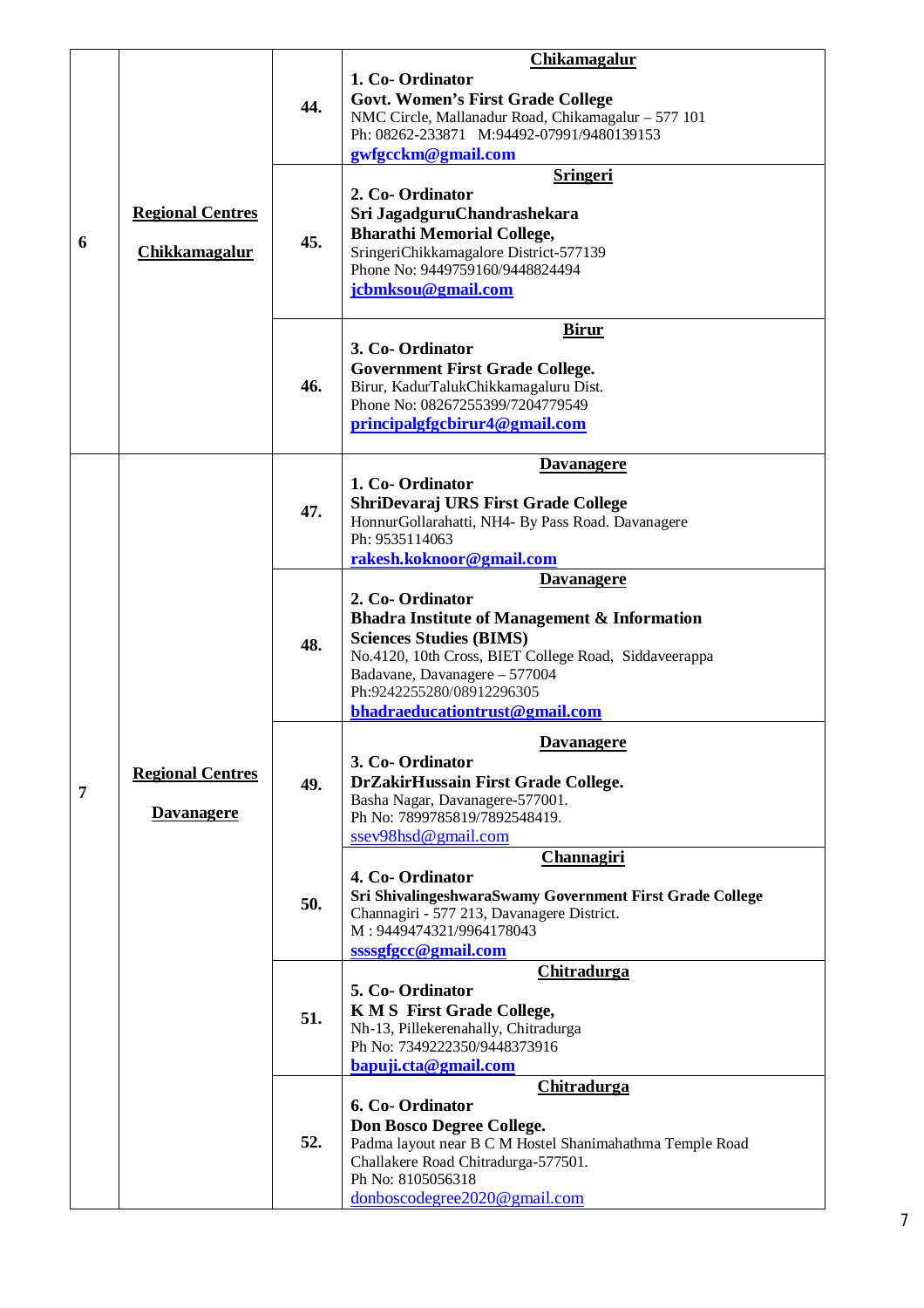| 8 | <b>Regional Centres</b><br><b>Dharwad</b> | 53. | <b>Dharwad</b><br>1. Co-Ordinator<br><b>J.S.S Arts, Commerce and Science College</b><br>(ShriManjunatheshwara Institute of UG and PG Studies)<br>Vidyagiri, Dharwad-580 004.<br>Ph: 0836-2460126 M: 9886375840<br>jssksou_dharwad@yahoo.com    |
|---|-------------------------------------------|-----|------------------------------------------------------------------------------------------------------------------------------------------------------------------------------------------------------------------------------------------------|
|   |                                           | 54. | <b>Hubli</b><br>2. Co-Ordinator<br>Anjuman E-islam Nehru Arts Science & Commerce College,<br>Hubli-580 020, Dharwad District<br>0836-2153369/0836-2364095/9845571487<br>nehrucollegehubli1234@gmail.com                                        |
|   |                                           | 55. | Gadag<br>3. Co-Ordinator<br>ShriJagadguruTontadaryaVidyapeeth'sBasaveshwara Arts,<br>Commerce& Science College<br>Pala Badami road Gadag<br>M: 9916293475<br>basaveshwaragadag@gmail.com /maruti.b2@gmail.com                                  |
|   |                                           | 56. | <b>Dharwad</b><br>4. Co-Ordinator<br>ShriChatrapathiShivajiArts & Commerce CollegeDharwad.<br>UdyogaBhavana, Nidvani Arcade Jublee, Circle- Dharwad.<br>Ph No: 9480043794,9480062375<br>nca.lng@gmail.com                                      |
|   |                                           | 57. | <b>Hubli</b><br>5. Co-Ordinator<br><b>I.B.M.R College of Commerce &amp; Management.</b><br>IBMR #567, Akshy Colony, Vidyanagar, Hubli-580021, Dharwad Dist.<br>Ph No: 8884500775/9141067905, 0836-2233355<br>ksou@ibmrbschool.org              |
|   |                                           | 58. | Ranebennur<br>6. Co-Ordinator<br>B.A.J.S.S Arts & Commerce Women's Degree College.<br>Gayathri Campus, Halageri Road Ranebennur-581115,<br>Haveri District.<br>Ph No: 9964570601 / 9731311298<br>bajssksou14@gmail.com<br>bajsswck09@gmail.com |
|   |                                           | 59. | <b>Naragund [Gadag]</b><br>7. Co-Ordinator<br>ShriYedeyurSiddalingeshwar First Grade Arts College.<br>Naragund, Gadag.<br>Ph No: 9632362974,9739242491<br>sysprince2009@gmail.com                                                              |
|   |                                           | 60. | <b>Hubli</b><br>8. Co-Ordinator<br><b>Global innovative College.</b><br>Akshaya Colony, Vidyanagar, Hubli<br>Ph No: 9538441194<br>jananidistedu@gmail.com                                                                                      |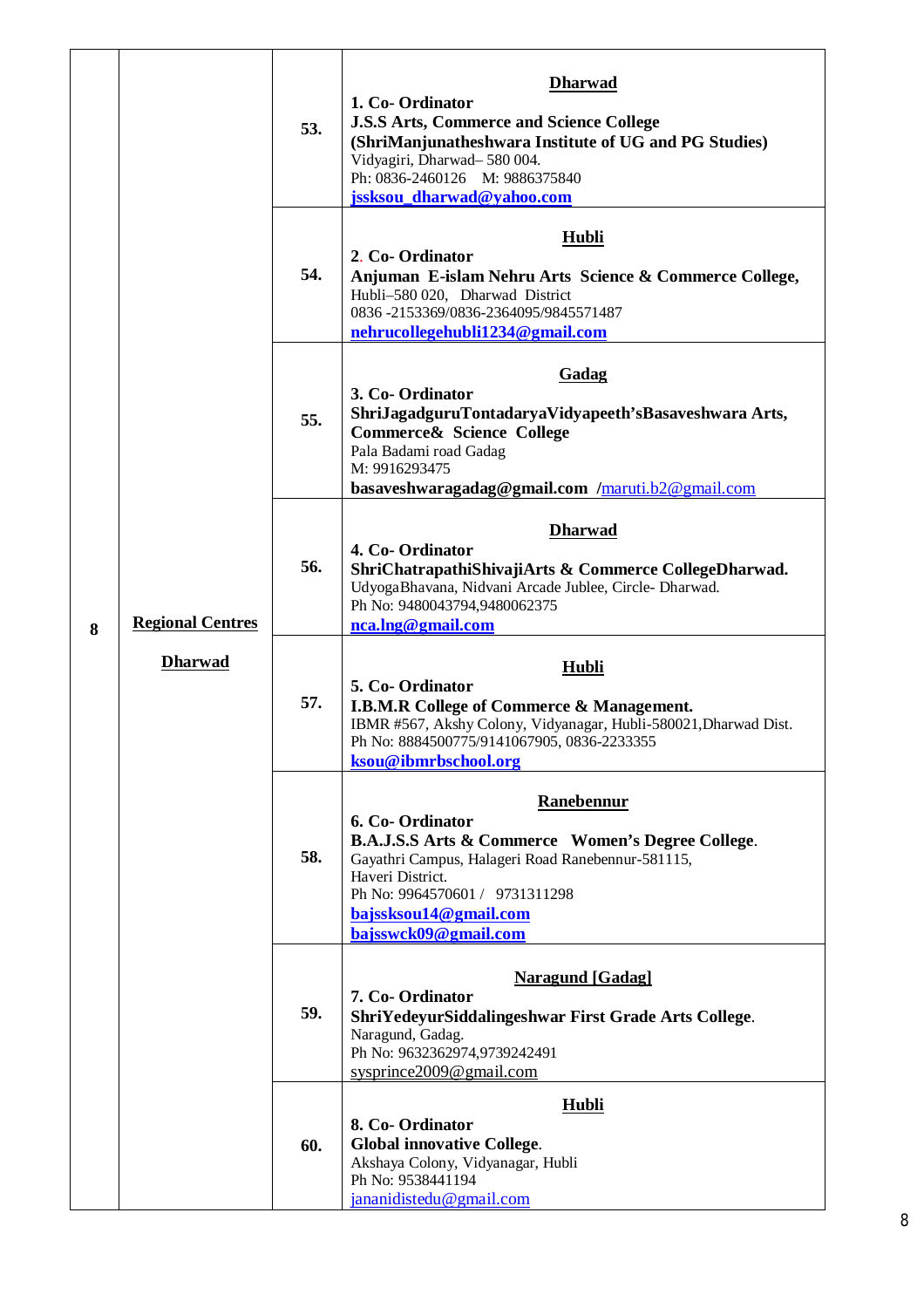|         |                                             |     | Hubli                                                                                                                                                                                                                               |
|---------|---------------------------------------------|-----|-------------------------------------------------------------------------------------------------------------------------------------------------------------------------------------------------------------------------------------|
|         | <b>Regional Centres</b>                     | 61. | 9. Co-Ordinator<br>ShriChannabasaveshwara Education Society.<br>Opposite Income tax office, Navanagar, P.B Road, Hubballi.<br>Ph No: 083622238 / 9481281033                                                                         |
|         |                                             |     | $\frac{\text{scbopen@gmail.com}}{$                                                                                                                                                                                                  |
|         | <b>Dharwad</b>                              | 62. | Gadag<br>10. Co-Ordinator<br>Kalyanasiri Foundations, Kalyanasiri Arts & Commerce College.<br>L.L Building, near old DC office circle, Gadag.<br>M: 9448821887<br>kalyanasiricollegegadag1@gmail.com                                |
|         | <b>Regional Centres</b>                     | 63. | <b>Hassan</b><br>1. Co-Ordinator<br>Smt. BelliyammaEregowada First Grade College<br>LalithaKurpa Building, B.M. Road, Hassan-573201<br>Ph: 08172-235400, M: 94482-20438/08172-265400<br>jagadeeshbegprinci@gmail.com                |
| 9<br>10 | <b>Hassan</b>                               | 64. | <b>Hassan</b><br>2.Co- Ordinator<br>A.N Varadarajulu First Grade College.<br>A.N Varadarajulu First Grade College, Near Haralikatte Main Road<br>Gorur, Hassan Taluk& District.<br>Ph No: 9742557390<br>anvgorur1984@gmail.com      |
|         | <b>Regional Centres</b><br><b>Kalaburgi</b> | 65. | Gulbarga<br>1.Co-Ordinator<br>Vishwa Hindu College,<br>No. 1-111/1A, P,D,A. Engg. College Road, behind<br>Maharaja HotelAiwan-E-Shahi, Gulbarga-5851027<br>M: 9341018851<br>vhcglb@gmail.com                                        |
|         |                                             | 66. | Yadgiri<br>2. Co-Ordinator<br><b>Balaji Degree College,</b><br>Main Road Yadgiri-585202<br>Ph no: 7259342149<br>srinivasbbandi84@gmail.com                                                                                          |
|         |                                             | 67. | <b>Afzalpur</b><br>3.Co- Ordinator<br><b>SahyadriArts and Commerce College, Afzalpur.</b><br>Near, Basaveshwar Circle, Ghattarga Road,<br>Afzalpur-585301. Kalburgi Dist.<br>Ph No: 9980415557/9482602545<br>suryakant165@gmail.com |
|         |                                             | 68. | <b>Kalaburgi</b><br>4. Co-Ordinator<br>Guruji Degree College.<br>Basaveshwar Colony, Kalaburgi-585105<br>Ph No: 9901165234/7204256778<br>gurujicollege@gmail.com                                                                    |
|         |                                             | 69. | Kalaburgi<br>5.Co- Ordinator<br><b>AOS Degree College.</b><br>Barey Hills Ring Road, Kalaburgi.<br>Ph No: 9972157866.<br>ayubk1289@gmail.com                                                                                        |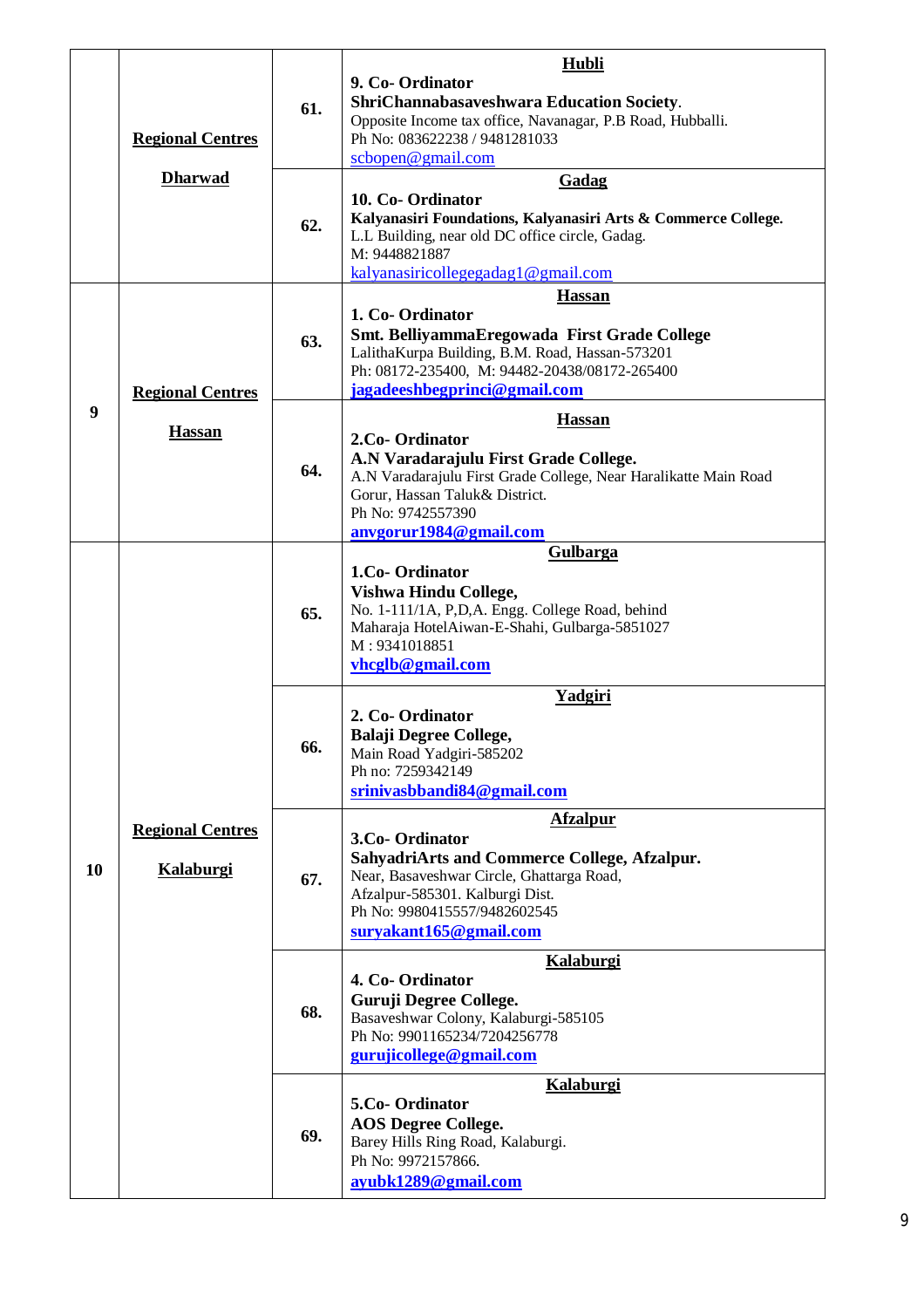|  |                                      | 70. | Gangavathi<br>6. Co-Ordinator<br>RudrammaBasappa Degree College.<br>SSS Building Near Anjaneya Temple behind Srinivas Petrol Bunk<br>Julynagar, Gangavathi-583227, Koppala District.<br>Ph No: 9844255605<br>shriputtarajaedugvt@yahoo.com |
|--|--------------------------------------|-----|--------------------------------------------------------------------------------------------------------------------------------------------------------------------------------------------------------------------------------------------|
|  |                                      |     | <b>Lingasur</b>                                                                                                                                                                                                                            |
|  |                                      | 71. | 7. Co-Ordinator<br>National Womens Degree College- Lingasuru.<br>Vidyabhavana Building road, Lingasur-584122 Raichur District.<br>Ph No: 9480062375/8453368811<br>nca.lng@gmail.com                                                        |
|  |                                      | 72. | Yadgiri<br>8. Co-Ordinator<br>Swamy Vivekananda Degree College.<br>@ Post RangampetShorapur, Yadgiri.<br>Ph No: 9535398567<br>sbhediginal@gamil.com                                                                                        |
|  |                                      |     | Kalaburgi                                                                                                                                                                                                                                  |
|  |                                      | 73. | 9. Co-Ordinator<br><b>M N Desai Degree College</b><br>Behind S K YatrikNivas, New Jevargi Road, Kalaburgi-585102.<br>Ph No: 9611148555<br>mndesaicollege@gmail.com                                                                         |
|  |                                      |     |                                                                                                                                                                                                                                            |
|  |                                      | 74. | <b>Yadgiri</b><br>10. Co-Ordinator<br><b>Mahatma Gandhi Degree College</b><br>Hattikuni Road Yadgiri.<br>Ph No: 08473227526/6363881918<br>rajubrabnalli@gmail.com                                                                          |
|  |                                      |     | <b>Kalaburgi</b>                                                                                                                                                                                                                           |
|  | <b>Regional Centres</b><br>Kalaburgi | 75. | 11. Co-Ordinator<br>Ananya Degree College & MSW College<br>OLD Jewargi Road Sadshiva Nagar Kalaburgi.<br>Ph No: 7338207777/9071119555<br>ananyadegreecollege@gmail.com                                                                     |
|  |                                      |     | <b>Kamalapura</b>                                                                                                                                                                                                                          |
|  |                                      | 76. | 12. Co-Ordinator<br><b>Shree KetakiSangameshwar Educational Social and Charitable</b><br>Trust(R.)<br>Main Road Kamalapura, KamalapuraTaluk,<br>Kalaburgi District-585313<br>Ph No: 9916799493<br>skstrustgulbarga@gmail.com               |
|  |                                      |     | <b>Lingasugur</b>                                                                                                                                                                                                                          |
|  |                                      | 77. | 13. Co-Ordinator<br>Dr. Sudhamurthy info Women's Degree College.<br>Lingasugur<br>Ph No:9632596158/9743499882<br>$d$ smi.info $2019@$ gmail.com                                                                                            |
|  |                                      |     | <b>Kalaburgi</b>                                                                                                                                                                                                                           |
|  |                                      | 78. | 14. Co-Ordinator<br>Kaleshwar Arts & Commerce Degree College.<br>Kalagi-ChettapuraTq, Kalaburgi Dist-585312.<br>Ph No: 9108847163/9739426404<br>sanguarankal63@gmail.com                                                                   |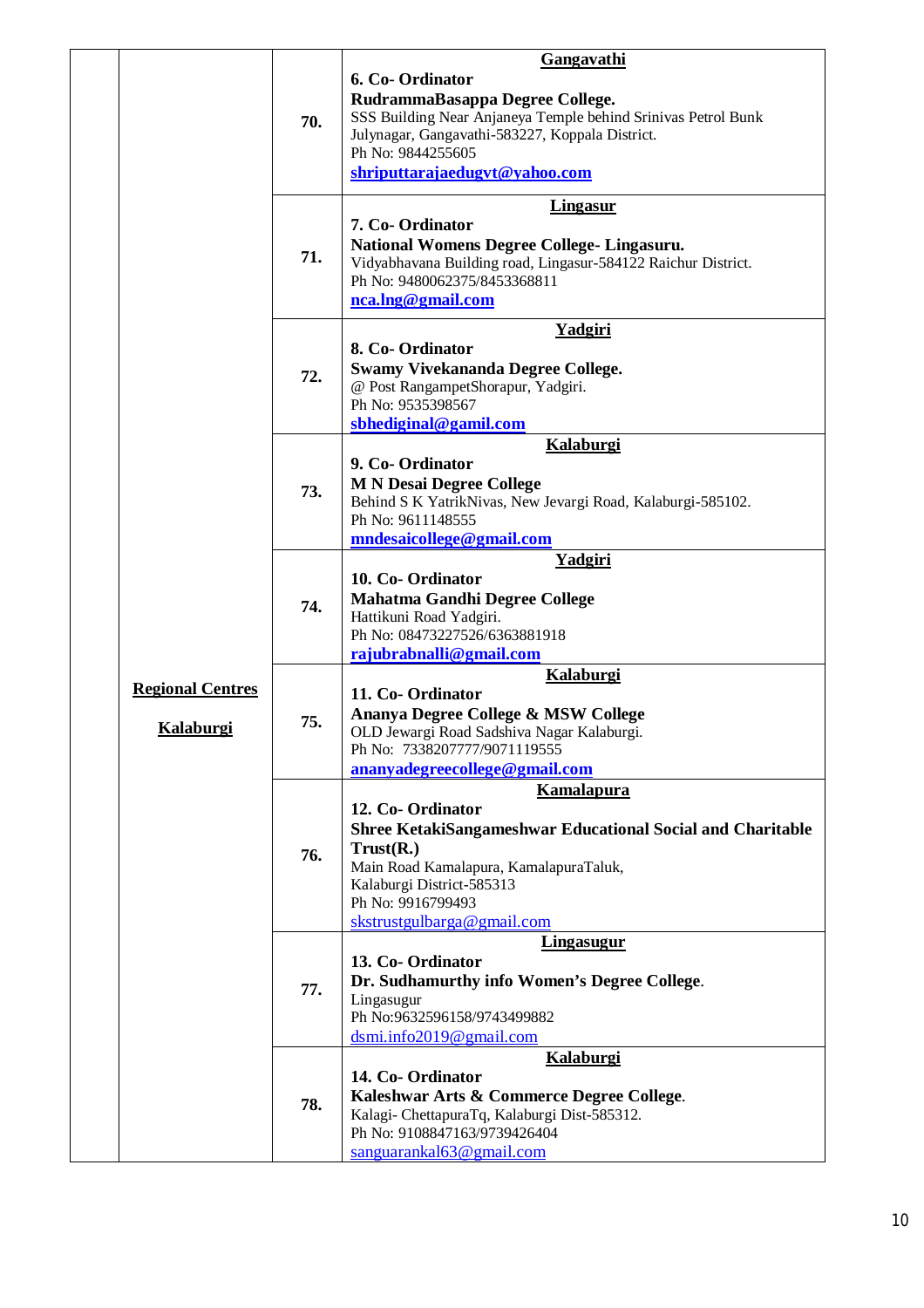|    |                         | 79. | <b>Shahapur</b><br>15. Sri. S.B. Deshmukh Degree College.<br>Deshmukh VidyaBhavan, Near ICICI Bank Indra Nagar, Shahapur-<br>585223, Yadgiri-District.<br>Ph No: 9448405519<br>deshmukhcollege@gmail.com                      |
|----|-------------------------|-----|-------------------------------------------------------------------------------------------------------------------------------------------------------------------------------------------------------------------------------|
|    |                         | 80. | Kalaburgi<br>16. Co-Ordinator<br><b>Reshmi Degree College.</b><br>ReshmiVidyaBhavan Behind Gulbarga University SaraswathipurKusnoor<br>Road, Kalaburgi.<br>Ph No: 9900916142/08472265279<br>rect 9@yahoo.com                  |
|    |                         | 81. | <b>Sirawara</b><br>17. Co-Ordinator<br>Sri Basaveshwara Degree College.<br>Sirawar, Raichur.<br>Ph No: 9902343129<br>$\boldsymbol{\mathrm{ s} b d c d467@}$ gmail.com                                                         |
|    |                         | 82. | <b>Kalaburgi</b><br>18. Co-Ordinator<br>Sai Presidency Arts & Commerce College<br>Ramamandir Circle, High Court Road Kalaburgi.<br>Ph No: 9916245555<br>spdcglb@gmail.com                                                     |
|    | <b>Regional Centres</b> | 83. | Kalaburgi<br>19. Co-Ordinator<br>North Karnataka Degree College.<br>Darga Road, Kalaburgi-505101.<br>Ph No: 9448204654<br>andolarahematullah64@qmail.com                                                                      |
|    | <b>Kalaburgi</b>        | 84. | Raichur<br>20. Co-Ordinator<br>Sri Swamy Vivekananda Degree College.<br>Konganahatti, near BRC Office, PWD campus, Sindhanur-584128<br>Ph No: 9742265256<br>ssbetsindhanur@gmail.com                                          |
|    |                         | 85. | <b>Kalaburgi</b><br>21. Co-Ordinator<br><b>TNR Art's Degree College</b><br>Yadulla Colony roza(K) near water tank, Kalaburgi-585104.<br>Ph No: 08472-249251/9448749338<br>rabia45 khanam@yahoo.com / sawaddankeri@gmail.com   |
|    |                         | 86. | <b>Kalaburgi</b><br>22. Co-Ordinator<br>Nagambika College of Education for Women.<br>No, 2-909/126/A/1, behind S.T.B.T, New bus stand,<br>S.V.P Nagar, Darga road, Kalaburgi-505101<br>Mob No:9448650233<br>nectbed@gmail.com |
|    | <b>Regional Centres</b> | 87. | <b>Karwar</b><br>1. Co-Ordinator<br>Govt. Arts & Science College<br>Karwar-581 301, U.K District. Ph No: 0838222632/94496 29599<br>gascollegekwr@gmail.com                                                                    |
| 11 | <b>Karwar</b>           | 88. | <b>Yellapura</b><br>2. Co-Ordinator<br><b>Vishvadarshana College of Education</b><br>K.R Road Ganeshapuram Post, Balagi Mane, Yellapura, Uttara Kannada<br>Ph No: 9008377721/8748864756<br>vishwadarshanabed@gmail.com        |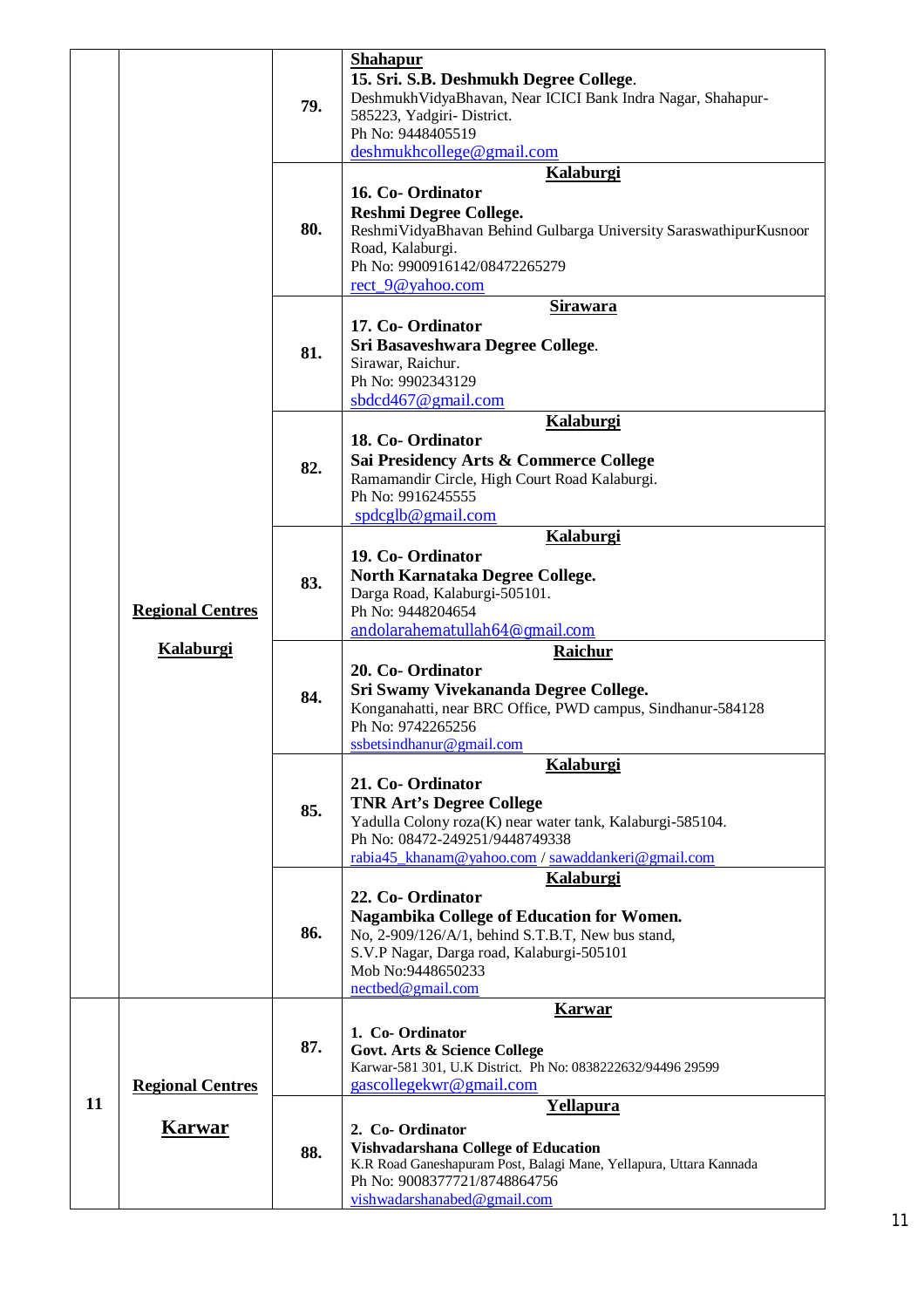| 12<br>13 | <b>Regional Centres</b><br><b>Kolar</b>  | 89. | <b>Bagepalli</b><br>1. Co-Ordinator<br>Venkateshwara First Grade College (BABA Educational<br><b>Information Centre)</b><br>Chelur Post BagepallitalukChikkaballapur Dist.<br>Ph No: 9972876569<br>jeebaba2002@yahoo.com         |
|----------|------------------------------------------|-----|----------------------------------------------------------------------------------------------------------------------------------------------------------------------------------------------------------------------------------|
|          |                                          | 90. | <b>KGF</b><br>2.Co-Ordinator<br><b>Government First Grade College,</b><br>Rajivgandhi Extension (KUDA), Robertsonpete, KGF-563122<br>M: 9663125139/9535304838<br>gfgc.kgf@gmail.com                                              |
|          |                                          | 91. | <b>Chikkaballapur</b><br>3. Co-Ordinator<br><b>VishwaVivek Degree College.</b><br>Vadhuran Compound, North Extension, 2 <sup>nd</sup> ward, Vapasandra,<br>Chikballapur-562101.<br>Ph No: 9448512796.<br>viswavivek125@gmail.com |
|          |                                          | 92. | Kolar<br>4. Co-Ordinator<br>Rock Vellay College of Science & Management Studies.<br>Sri SaiSadana, K.N.S Post Bangarpet Road, Kolar-563102.<br>Ph No: 9481585587<br>rockvalley.principal@gmail.com                               |
|          | <b>Regional Centres</b><br><b>Mandya</b> | 93. | <b>Nagamangala</b><br>1. Co-Ordinator<br><b>B G S First Grade College</b><br>B G Nagara, NagamangalaTq, Mandya Dist-571448<br>Ph No: 9448554225/6364502425<br>principalbgsfgc@gmail.com                                          |
|          |                                          | 94. | <b>Mandya</b><br>2.Co-Ordinator<br><b>Mandavya First Grade College</b><br>BM Road, Mandya. M: 9845868909<br>mfgcjs@gmail.com                                                                                                     |
|          |                                          | 95. | <b>Maddur</b><br>3. Co-Ordinator<br><b>Bharathi College</b><br>BharathiNagara (K.M. Doddi) MaddurTq, Mandya Dist-571422<br>Ph No: 9448038761/9008099815/9480205286 08232-235034<br>bharathicollege1972@gmail.com                 |
|          |                                          | 96. | <b>Maddur</b><br>4. Co-Ordinator<br><b>R.K First Grade College</b><br>K.HonnalagereMaddurTq, Mandya Dist-571433<br>Ph No: 08232298011 Mob No: 9844341360<br>rkfgc2062@gmail.com                                                  |
|          |                                          | 97. | <b>Maddur</b><br>5. Co-Ordinator<br>H.K Veerannagowda Degree College.<br>H.K.V Nagar, Banglore-Mysore road, Maddur.<br>Ph No:08232-298255 Mob No: 8277397991<br>hkvmaddur@rediffmail.com                                         |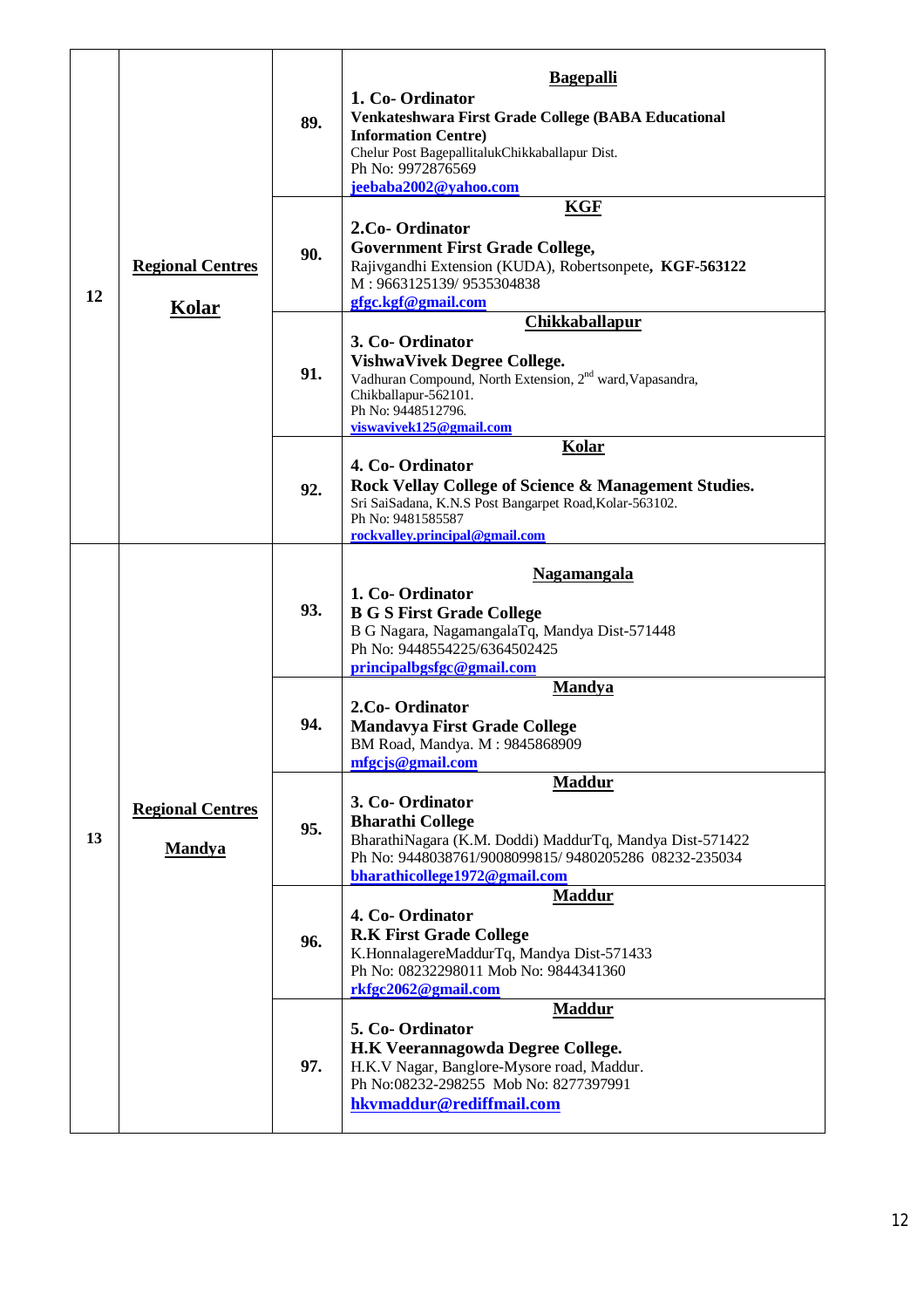|    |                                              |      | <b>Mangalore</b>                                                                                                                                                                                                                            |
|----|----------------------------------------------|------|---------------------------------------------------------------------------------------------------------------------------------------------------------------------------------------------------------------------------------------------|
|    |                                              | 98.  | 1. Co-Ordinator<br>DayanandPai, SatheeshPai<br><b>Government First Grade College</b><br>Carstreet, Mangalore- 575 001, Dakshina Kannada District.<br>M: 0824-2494109/9448151898<br>gfgccarstreet2007@gmail.com                              |
|    |                                              | 99.  | <b>Subramanya</b><br>2.Co- Ordinator<br>Kukke Sri Subrahmanyeshwara College,<br>SubrahmanyaKadabaTq, Dakshina Kannada-574238<br>M: 7349222300                                                                                               |
| 14 | <b>Regional Centres</b>                      |      | ksscollege1983@gmail.com                                                                                                                                                                                                                    |
|    | <b>Manglore</b>                              | 100. | <b>Puttur</b><br>3.Co- Ordinator<br><b>St.Philomena College</b><br>Darbe, Puttur, Dakshina Kannada-574202<br>M: 0825-12 30340, M: 9448858101<br>ksoustudycentre@spcputtur.ac.in                                                             |
|    |                                              | 101. | Mudbidari<br>4. Co-Ordinator<br>Alva's College.<br>SundariAnanda Alva Campus, Vidyagiri, Moodbidri,<br>Dhakshina Kannada, Karnataka-574227.<br>Ph No: 7090715010/08258-261244<br>administration@alvas.org                                   |
| 15 | <b>Regional Centres</b><br><b>Ramanagara</b> | 102. | <b>Ramanagara</b><br>1. Co-Ordinator<br><b>Shanthinikethana College of Science and Management Studies</b><br>B.M. Road, Vivekanandanagara,<br>Ramanagara-562159<br>Ph: 080-27272181<br>M: 99015-37369<br>krishnaiah.thoutanahalli@gmail.com |
|    |                                              | 103. | <b>Kanakapura</b><br>2. Co-Ordinator<br>RURAL COLLEGE KANAKAPURA.<br>M.G.Road, Kanakapura-562117<br>Ph No: 9845976469<br>rck.kanakapura@gmail.com                                                                                           |
| 16 | <b>Regional Centres</b><br><b>Shimoga</b>    | 104. | <b>Shivamogga</b><br>1. Co-Ordinator<br>D.V.S. College of Arts & Science<br>Sir M. V. Road, Basaveshwara Circle, Shivamogga-577 201.<br>M: 9448796265/9663568076<br>principal.dvscollege@gmail.com                                          |
|    |                                              | 105. | <b>Shivamogga</b><br>2. Co-Ordinator<br><b>Hoysala College of Managment.</b><br>BalarajUrs road, Shivamogga.<br>M: 08182229094 / 9845254197<br>hoysalacollege@rediffmail.com                                                                |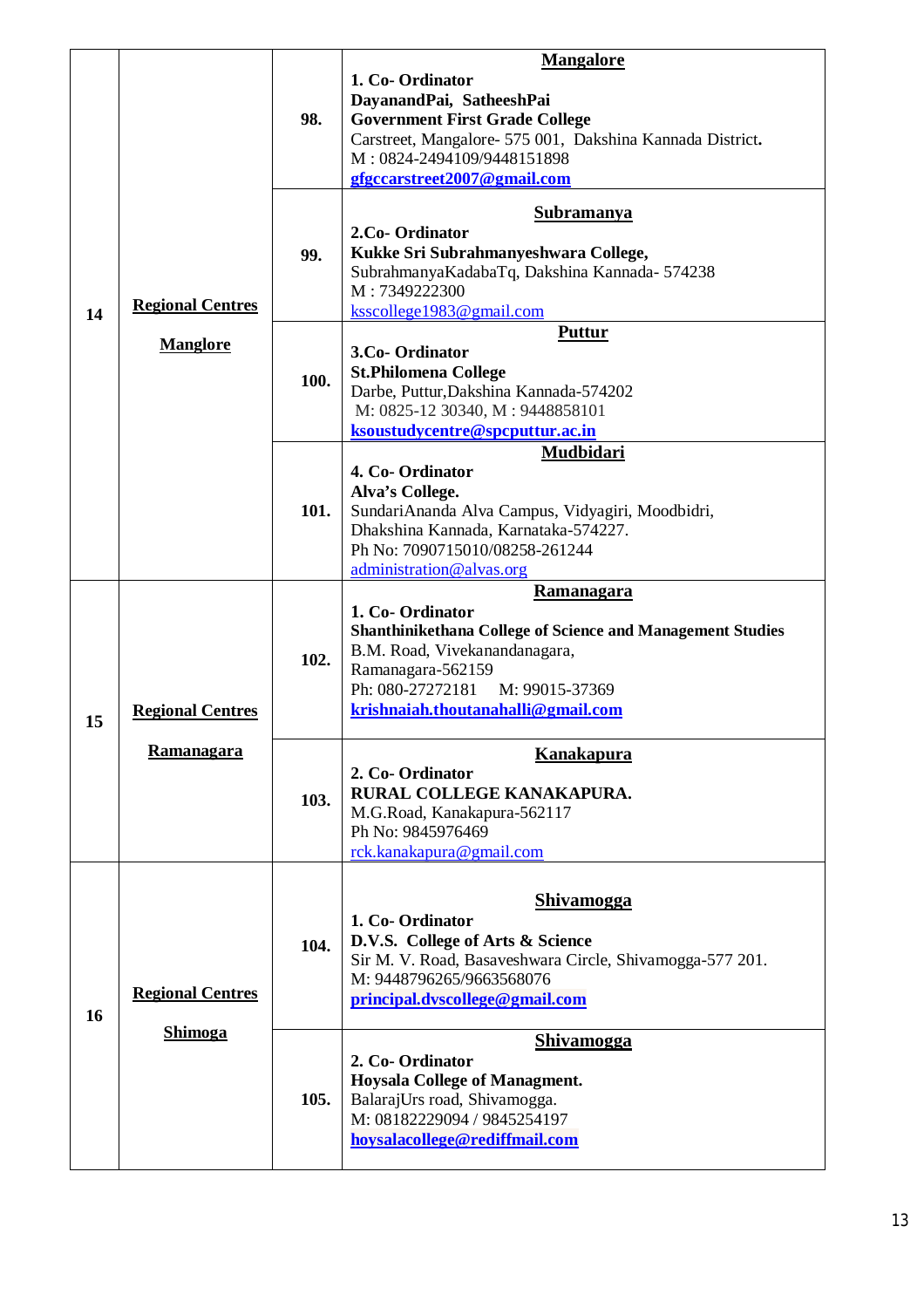|    |                                          |      | <b>Tumkur</b>                                                                                                                                                                                                               |
|----|------------------------------------------|------|-----------------------------------------------------------------------------------------------------------------------------------------------------------------------------------------------------------------------------|
| 17 | <b>Regional Centres</b><br><b>Tumkur</b> | 106. | 1. Co-Ordinator<br><b>Vidya First Grade College.</b><br>Near AkkaThangi Park, Devarayapattana new extn,<br>Tumkur-572104<br>Ph No: 9980597515/7337897560<br>vidyaedusociety@gmail.com                                       |
|    |                                          | 107. | <b>Tumkur</b><br>2. Co-Ordinator<br>S.K.T.D (Sri KenchammaTimmadasappa FGC)<br><b>First Grade College.</b><br>Belagumba, Tumkur-572104<br>M: 9448516710/8618231793<br>dasappa0909@gmail.com                                 |
|    |                                          | 108. | <b>Tumkur</b><br>3. Co-Ordinator<br><b>Sacred Heart First Grade College.</b><br>Upparahalli main Road Tumkuru-572102<br>M: 9844414893<br>principalshfgc@gmail.com                                                           |
| 18 | <b>Regional Centres</b><br><u>Udupi</u>  | 109. | <b>Udupi</b><br>1. Co-Ordinator<br>M.G.M. College<br>Udupi-Manipal Hwy, Kunjibettu, Udupi-576102<br>Ph: 0820-2524599/252 0359/2530410 M: 9964896955<br>principal mgm@yahoo.co.in                                            |
|    |                                          | 110. | <b>Byndoor</b><br>2. Co-Ordinator<br>Samvedana Science & Commerce First Grade College.<br>N H 66, Khambadakone, ByndoorTq, Udupi Dist-576219.<br>9449725906/7899418506.<br>samvedanafgc2017@gmail.com                       |
|    |                                          | 111. | <b>Karkala</b><br>3. Co-Ordinator<br>Sri Bhuvanendra College.<br>Karkala, Udupi Dist-574 140<br>Ph No: 8258 230234<br>principal@sribhuvanendra.org                                                                          |
|    |                                          | 112. | <b>Karkala</b><br>4. Co-Ordinator<br>ShirdiSai Degree College.<br>SuvarnaBhoomi near, Shirdisai baba mandira, Pervaje road,<br>Karkalatq, Udupi dist.<br>Ph No: 08258 295576<br>Mob No: 9886135302<br>ksoucentral@gmail.com |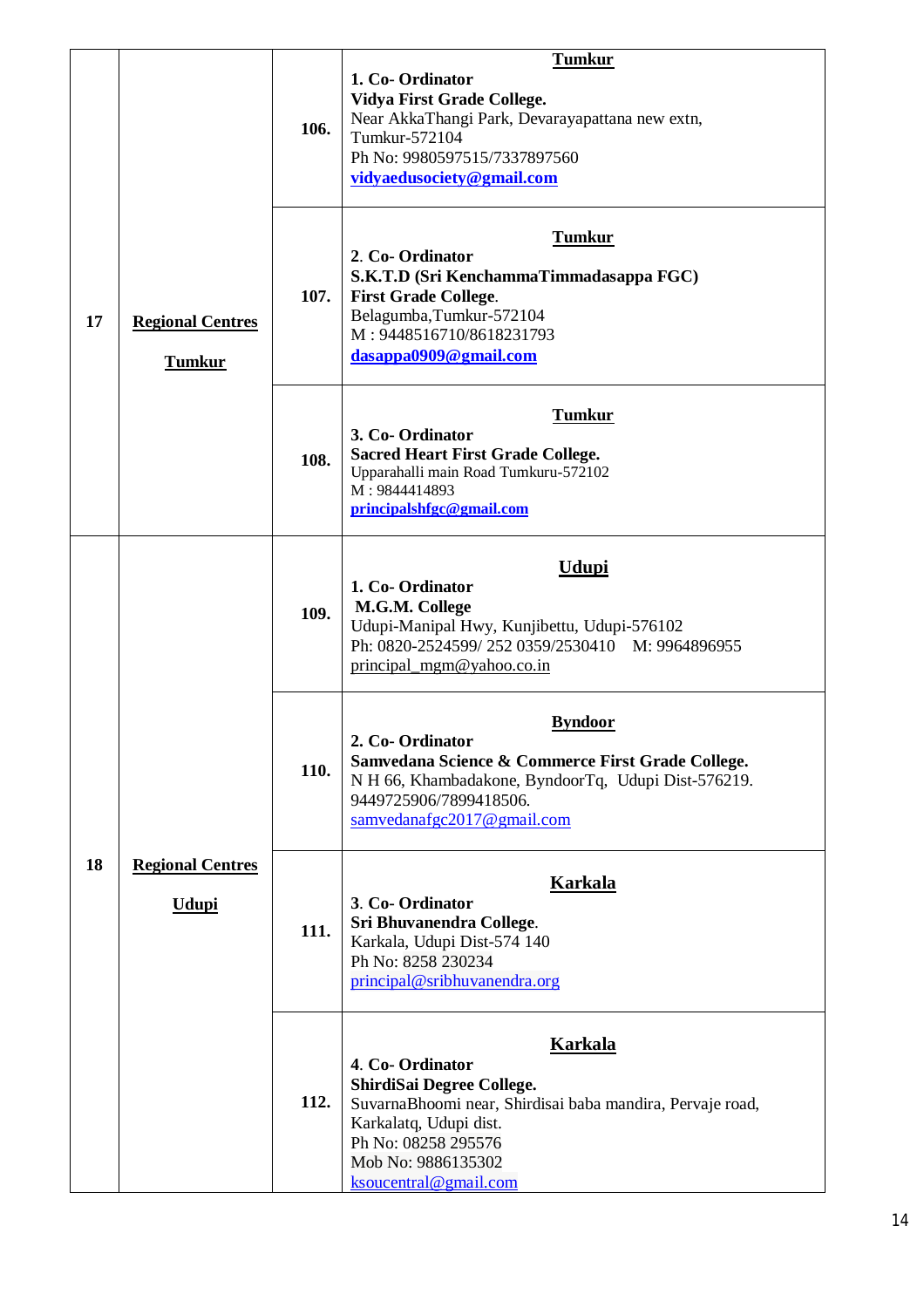| 19 | <b>Regional Centres</b><br><b>Belagavi</b> | 113. | <u>Belagavi</u><br>1. Co-Ordinator<br><b>Angadi College of Commerce and Science</b><br>(Suresh Angadi Education Foundation)<br>Savagaon Road, Belagavi-590 009.<br>Ph: 7022590326.<br>principalaccs@gmail.com                               |
|----|--------------------------------------------|------|---------------------------------------------------------------------------------------------------------------------------------------------------------------------------------------------------------------------------------------------|
|    |                                            | 114. | <b>Harogeri</b><br>2. Co-Ordinator<br>ShriGangaram First Grade College, Harugeri<br>Behind K.E.B. Gokak Road, HarugeriTq, Belagavi.<br>Ph No: 9986815294<br>jnyanjyoti.eds.hrg@gmail.com                                                    |
|    |                                            | 115. | <b>Ghataprabha</b><br>3. Co-Ordinator<br>Dr. M.P Nadagouda Arts College Ghataprabha<br>S M PatilVidyaBhavanHukkeri main road Ghataprabha, Gokak Tq,<br>Belagavi Dist-591306<br>Ph No: 9448111131/8495052203<br>revanasiddeshwar71@gmail.com |
|    |                                            | 116. | <b>Chikodi</b><br>4. Co-Ordinator<br><b>CLES Degree College</b><br>Near Basava Circle, ChikodiTqBelagavi Dist-591201.<br>Ph No: 9740040608<br>smyckd@gmail.com                                                                              |
|    |                                            | 117. | <b>Mudalgi</b><br>5. Co-Ordinator<br><b>Rural Development Society's B S W College.</b><br>Behind B.E.O Office Laxmi Nagar, Mudalgi, 591312 Belagavi Dist.<br>Ph No: 0833-4250386 M:8095559575<br>rdsmudalgi1992@gmail.com                   |
|    |                                            | 118. | Athani,<br>6. Co-Ordinator<br>M.G.C.G. Memorial(R) Women's Arts College.<br>Athani, Belagavi-590009<br>Ph No: 7026228581<br>mgcgda.atn@gmail.com                                                                                            |
|    |                                            | 119. | <b>Ghataprabha</b><br>7. Co-Ordinator<br><b>Shalini Degree College.</b><br>Mallapur P.G Gokak Tq, Ghataprabha, BelagaviDist<br>Ph No: 7829006694/9739391432<br>maheshkumathi2020@gmail.com                                                  |
|    |                                            | 120. | <b>Belagavi</b><br>8. Co-Ordinator<br><b>CMA's Arts &amp; Commerce Degree College.</b><br>CTC No 7737/46 Ward No. 53 M.M Extension Kusro<br>Masjid Belagavi.<br>Ph No: 9448148868<br>cmabgm@gmail.com                                       |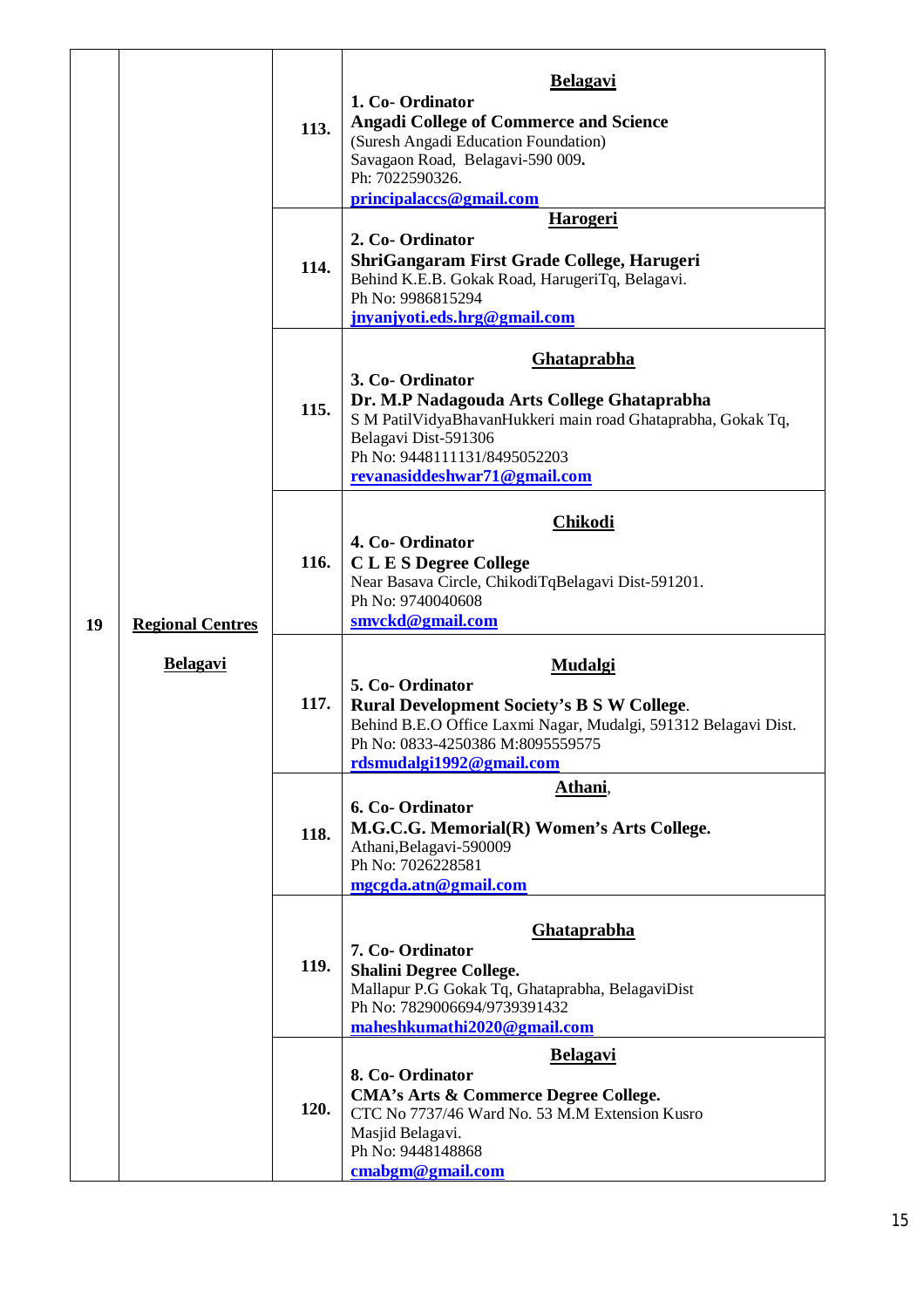| 20 | <b>Regional Centres</b><br><b>Bidar</b>     | 121. | <b>Bidar</b><br>1. Co-Ordinator<br>Krishna Trust, Shri Satyam College,<br># 8-9-520/Krishna/Devi Colony Near New Bus stand Bidar-585401<br>Ph No: 9449066775/9449088775/08482-229095<br>sscbidar@gmail.com                    |
|----|---------------------------------------------|------|-------------------------------------------------------------------------------------------------------------------------------------------------------------------------------------------------------------------------------|
|    |                                             | 122. | Indi<br>2.Co-Ordinator<br>MathoshriGowrammaWomens First Grade College, Indi.<br>Siddalingeshwara colony old Bolegaon road, Indi-586209.<br>Ph no: 9449213039/9731549997<br>santoshkembogi@gmail.com                           |
|    |                                             | 123. | <b>Basavakalyana</b><br>3. Co-Ordinator<br>Pragathi Arts, Science & Commerce Degree College.<br>Near NagaragattaShivpur Road, Basavakalyana,<br>Bidar District-585327.<br>Ph No: 9448651253<br>pragatidegreecollege@gmail.com |
|    |                                             | 124. | Indi<br>4. Co-Ordinator<br>G.R.G Art's Y.A Patil Commerce & M F Doshi<br><b>Science Degree College.</b><br>Sindhagi road, Indi.<br>Ph No:9663502279<br>pplgrgindi@gmail.com                                                   |
|    |                                             | 125. | Humnabad<br>5. Co-Ordinator<br>MATOSHREE MALANBAI JADHAV ARTS AND<br><b>COMMERCE DEGREE COLLEGE</b><br>GhataBorala, HumnabadTaluk, Bidar District.<br>Ph No:08483275686 / 9606750797<br>jadhav62625@gmail.com                 |
| 21 | <b>Regional Centres</b><br><b>Bagalkote</b> | 126. | <b>Beelagi</b><br>1. Co-Ordinator<br>Sri RudragowdaPatil Government First Grade College,<br>Bilagi - 587 116, Bagalkot District<br>PhNo: 6364073931/9731095278/7090276049<br>gfgcbilagi@gmail.com                             |
|    |                                             | 127. | <b>Bagalkot</b><br>2. Co-Ordinator<br><b>Sri Kalidasa Degree College</b><br>Sri Kalidasa Degree College, GuduruIlkaltalukBagalkot Dist.<br>Ph.No. 9448898226<br>skdegreecollegegudursc@gmail.com                              |
|    |                                             | 128. | <b>Bagalkote</b><br>3. Co-Ordinator<br>Shri S.R. Narasapur&Shri M B Shirur Commerce College.<br>Bagalkot.<br>Phone No: 9731289966/7091477366<br>santu812@gmail.com                                                            |